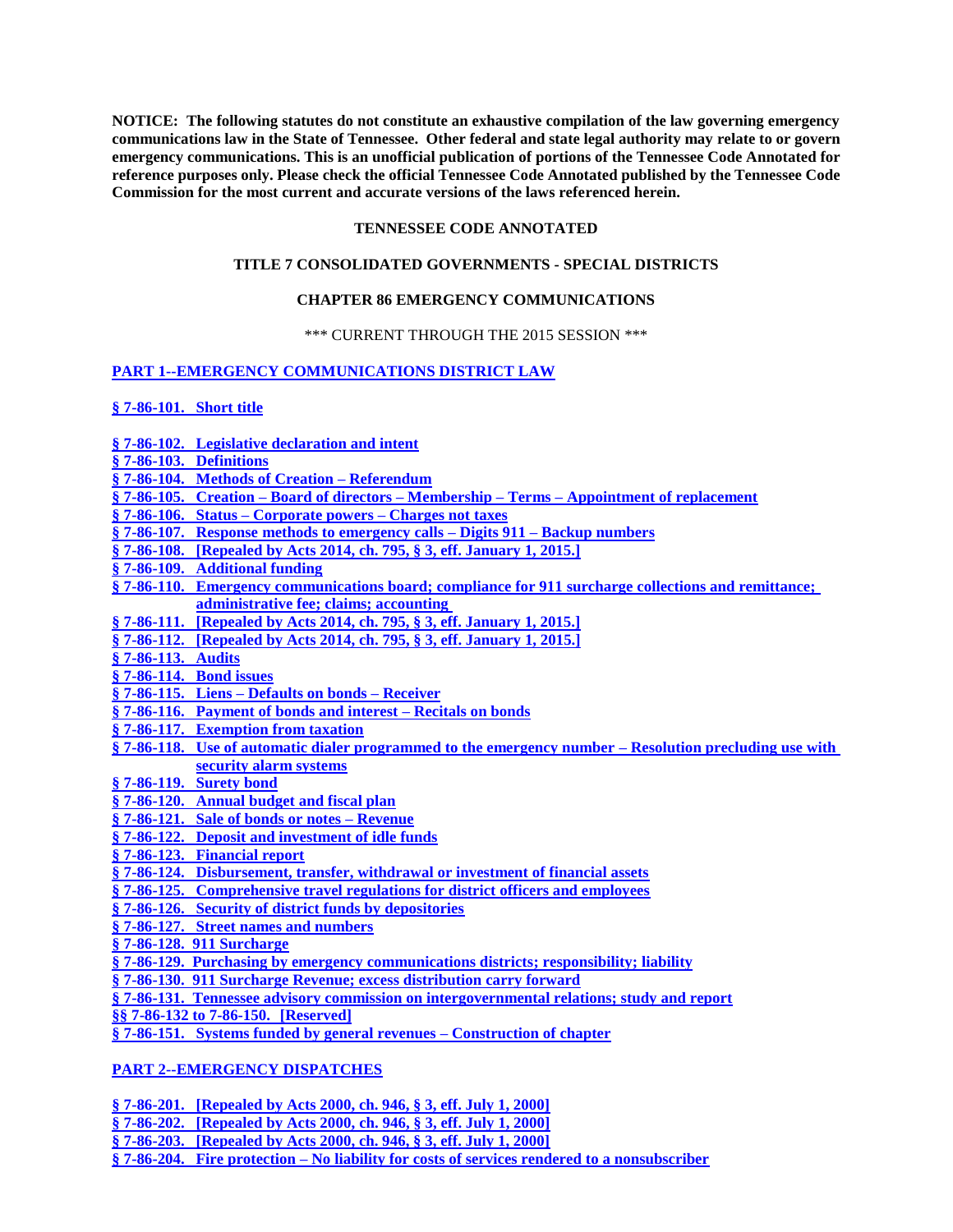# **§ 7-86-205. [Requirements for public safety dispatchers](#page-17-5)**

## **[PART 3--STATEWIDE ENHANCED 911 SERVICE](#page-19-0)**

| § 7-86-301. Legislative findings                                                                                 |
|------------------------------------------------------------------------------------------------------------------|
| § 7-86-302. Emergency communication board established – Members – Terms of office – Officers – Meetings          |
| <u>§ 7-86-303. Budget – Salary and expenses – Funding – Authorized disbursements</u>                             |
| § 7-86-304. Uniform financial accounting system – Audit – Annual budgets – Supervision of financially dis-       |
| tressed districts                                                                                                |
| § 7-86-305. Consolidation or merger for purposes of financial stability                                          |
| § 7-86-306. Powers and duties of board – Review of decisions or orders of board                                  |
| § 7-86-307. Plan for providing statewide 911 and enhanced wireless 911 service                                   |
| § 7-86-308. Technical advisory committee                                                                         |
| § 7-86-309. Other advisory committees                                                                            |
| § 7-86-310. Board approval required for approval of new district within existing district                        |
| § 7-86-311. Referendum to create countywide districts – Plan to provide service to counties that fail to ap-     |
| prove referendum                                                                                                 |
| § 7-86-312. Request for board review of district decision                                                        |
| § 7-86-313. Request for board review of district financial statements - Petition by board to require district to |
| adopt temporary rate structure                                                                                   |
| §7-86-314. Removal of member or board                                                                            |
| § 7-86-315. Report to governor and speakers of general assembly                                                  |
| $\S$ 7-86-316. 911 calls in nonemergency situations prohibited – Penalty                                         |
| § 7-86-317. Rules and regulations                                                                                |
| § 7-86-318. Part not to be construed to regulate commercial mobile radio service (CMRS)                          |
| § 7-86-319. Duty of commercial providers no greater than that of noncommercial providers                         |
| § 7-86-320. Immunity or protection from liability                                                                |
|                                                                                                                  |

# <span id="page-1-0"></span>**PART 1- EMERGENCY COMMUNICATIONS DISTRICTS**

### <span id="page-1-1"></span>**§ 7-86-101. Short title**

This part shall be known and may be cited as the "Emergency Communications District Law."

HISTORY: 1984 Pub. Acts, c. 867, § 1.

### <span id="page-1-2"></span>**§ 7-86-102. Legislative declaration and intent**

(a) The general assembly finds and declares that the establishment of a uniform emergency number to shorten the time required for a citizen to request and receive emergency aid is a matter of public concern and interest. The general assembly finds and declares that the establishment of the number 911 as the primary emergency telephone number provides a single, primary, three-digit emergency telephone number through which emergency service can be quickly and efficiently obtained, and make a significant contribution to law enforcement and other public service efforts requiring quick notification of public service personnel. It is the intent to provide a simplified means of securing emergency services, which will result in saving of life, a reduction in the destruction of property, quicker apprehension of criminals and, ultimately, the saving of money.

(b)(1) The general assembly finds that the establishment of a uniform emergency number to shorten the time required for a citizen to request and receive emergency aid is a matter of public interest and concern. The general assembly finds also that the continued viability of the lifesaving 911 emergency communications service is of the highest priority for the health and safety of the citizens of Tennessee.

(2) The general assembly further finds that the effectiveness of 911 service depends on the ability of emergency service providers to timely respond to persons requiring emergency assistance; further, that the response by such providers is directly affected by the nature and coverage of the telephone and radio communications network available within a community, the quality of which is often limited by the availability of financial resources in the community.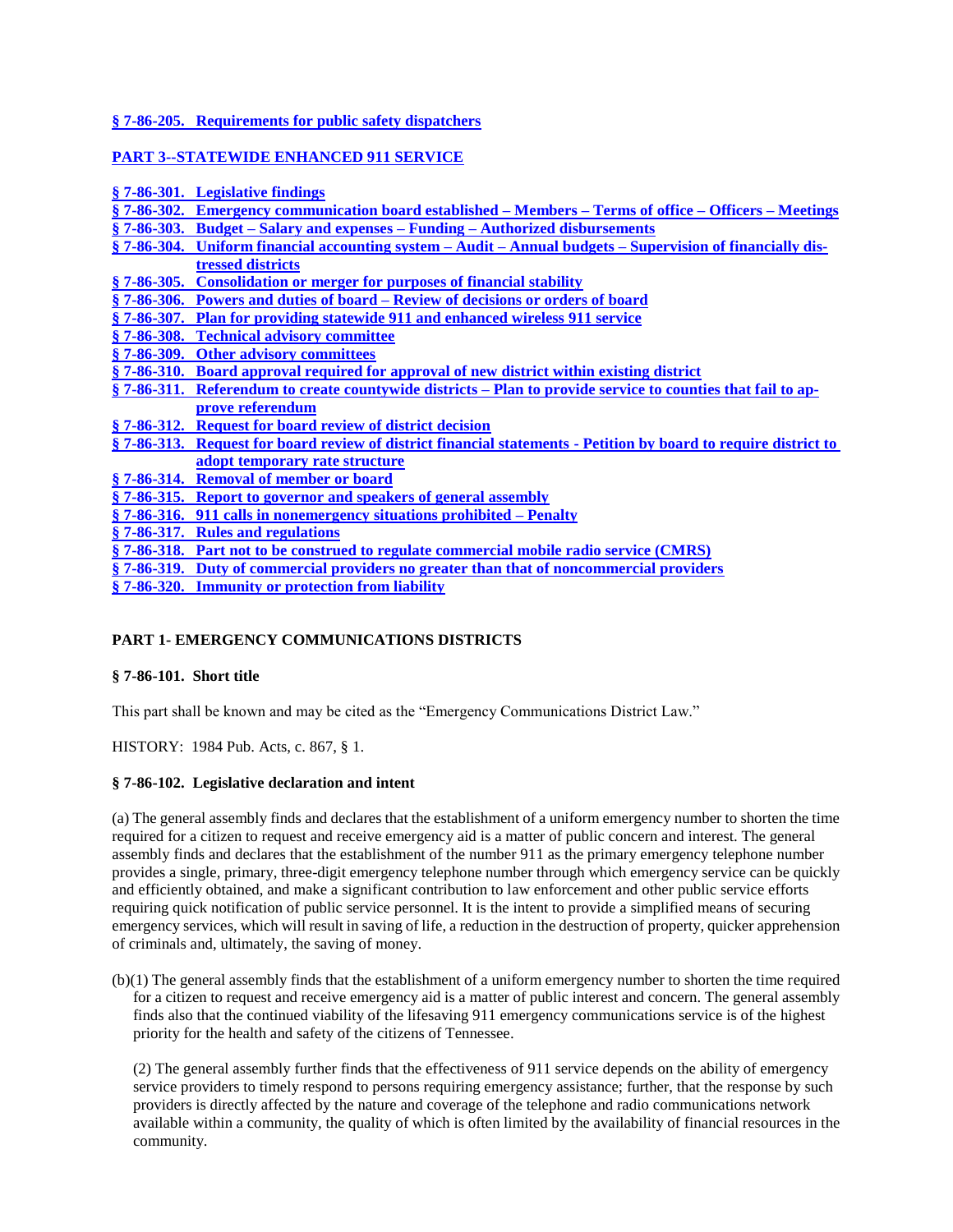(3) The general assembly further finds that rapid technological advancements have provided the public with non-wireline services, including, but not limited to, commercial mobile radio service (CMRS) and IP-enabled service, which are capable of connecting users dialing or entering the digits 911 to public safety answering points (PSAPs). The general assembly also finds that in various rules and orders, the federal communications commission (FCC) has mandated wireless enhanced 911 service for all CMRS users and subscribers. The FCC also has addressed enhanced 911 service requirements for IP-enabled service. The general assembly recognizes that all subscribers and users of non-wireline services, including CMRS and IP-enabled service, which are capable of connecting users dialing or entering the digits 911 to PSAPs should share in the benefits of 911 service and should participate in the funding of the service.

(c) Further, the general assembly finds that, while a competitive market for the public safety answering point equipment associated with the provision of 911 service is in the public interest, limited oversight by the Tennessee regulatory authority of the provision of such equipment is also in the public interest. Therefore, public safety answering point equipment shall be regulated by the authority only for the purpose of adopting standards for the equipment and for the protection of proprietary customer specific information and to assure the integrity of 911 service and the privacy and safety of Tennesseans; provided, that such standards shall be consistent with the FCC Part 68 standards.

(d) It is the intent that all funds received by the district are public funds and are limited to purposes for the furtherance of this part. The funds received by the district are to be used to obtain emergency services for law enforcement and other public service efforts requiring emergency notification of public service personnel, and the funds received from all sources shall be used exclusively in the operation of the emergency communications district.

HISTORY: 1984 Pub.Acts, c. 867, § 2; 1993 Pub.Acts, c. 411, § 1, eff. May 19, 1993; 1993 Pub.Acts, c. 479, § 1, eff. July 1, 1993; 1995 Pub.Acts, c. 305, § 85, eff. July 1, 1996; 1998 Pub.Acts, c. 1108, § 2, eff. May 20, 1998; 2006 Pub.Acts, c. 925, § 1, eff. June 20, 2006.

# <span id="page-2-0"></span>**§ 7-86-103. Chapter definitions**

As used in this chapter, unless the context otherwise requires:

(1) "Appropriate county or municipality" means the legislative body of the county or municipality that, by resolution or ordinance, respectively, created the emergency communications district;

(2) "Automatic dialer" means an unattended customer premise device or equipment that generates pulses or tones that activate telephone company central office equipment and causes the calling line to be connected with the telephone line of the called number;

(3) "Commercial mobile radio service" or "CMRS" means commercial mobile radio service under §§ 3(27) and 332(d) of the Federal Telecommunications Act of 1996, 47 U.S.C. 151, et seq., the Omnibus Budget Reconciliation Act of 1993, and 47 CFR 20.9, and includes service provided by any wireless two-way communication device, including radio telephone communication used in cellular telephone service, personal communication service, or the functional or competitive equivalent of a radio-telephone communications line used in cellular telephone service, a personal communication service, or a network access line. "Commercial mobile radio service" also includes, but is not limited to, any and all broadband personal communications service, cellular radio telephone service, geographic area specialized mobile radio (SMR) services in all bands that offer real-time, two-way voice service that is interconnected with the public switched network, incumbent wide area SMR service, or any other cellular or wireless telecommunications service. Nothing in this definition shall be construed to require compliance by any amateur radio operator or such radio system;

(4) "Commercial mobile radio service provider" means any person, corporation, or entity licensed by the federal communications commission to offer CMRS in the state of Tennessee, and includes, but is not limited to, broadband personal communications service, cellular radio telephone service, geographic area SMR services in the 800 MHz and 900 MHz bands that offer real-time, two-way voice service that is interconnected with the public switched network, incumbent wide area SMR licensees, or any other cellular or wireless telecommunications service to any service user;

(5) "Direct dispatch method" means a 911 service in which a public service answering point, upon receipt of a telephone request for emergency services, provides for the dispatch of appropriate emergency service units and a decision as to the proper action to be taken;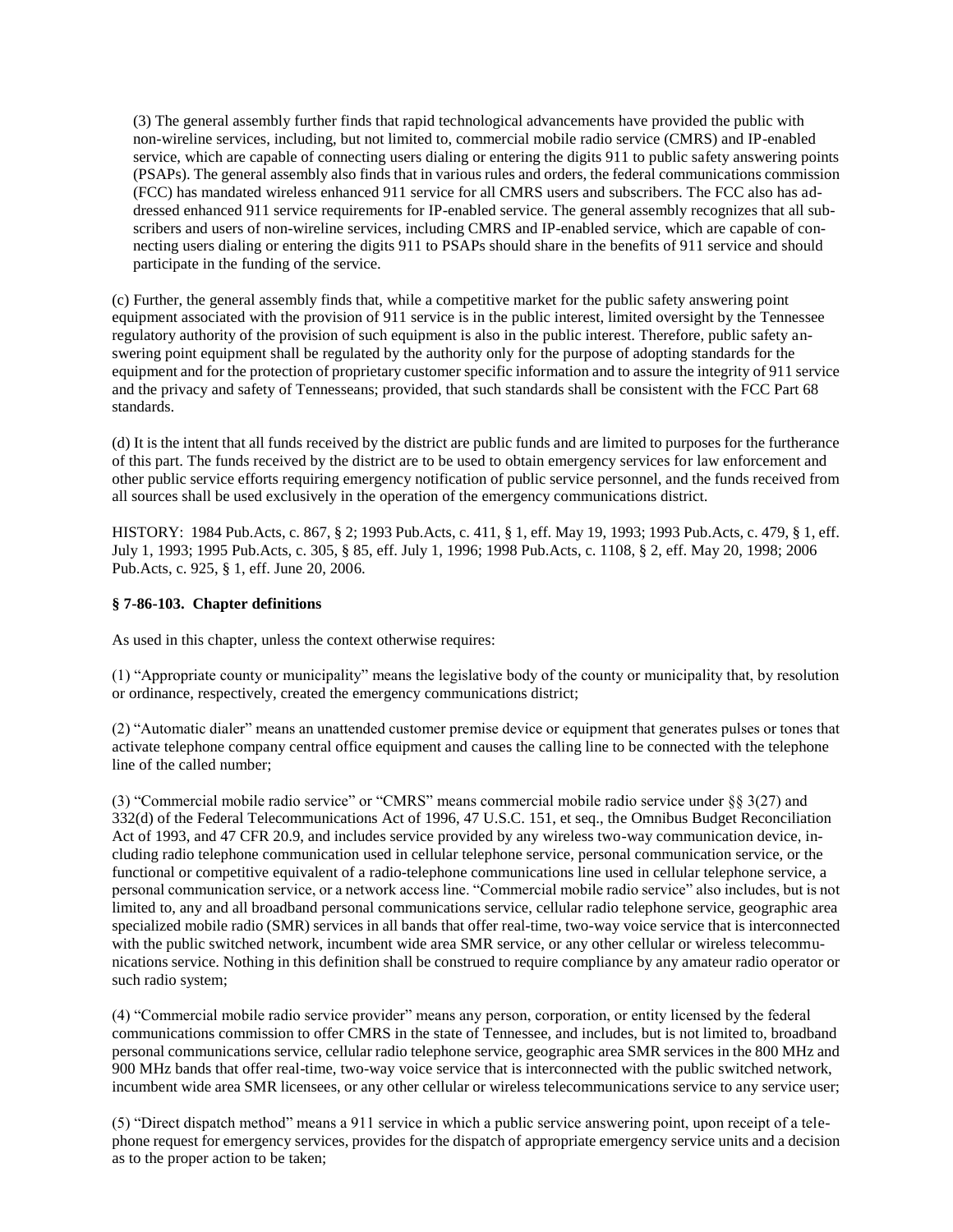(6) "District" means any emergency communications district created pursuant to this part;

(7) "Exchange access facilities" means all lines, provided by the service supplier for the provision of exchange telephone service, as defined in existing general subscriber services tariffs filed by the service supplier with the Tennessee regulatory authority;

(8) "Federal communications commission order" means the Order of the Federal Communications Commission, FCC Docket 94-102, adopted on June 12, 1996, and released on July 26, 1996, and any subsequent amendments, and includes other federal communications commission rules and orders relating to CMRS providers, CMRS, and wireless enhanced 911 service;

(9) "IP-enabled services" means services and applications making use of Internet protocol (IP) including, but not limited to, voice over IP and other services and applications provided through wireline, cable, wireless, and satellite facilities, and any other facility that may be provided in the future through platforms that may not be deployable at present, that are capable of connecting users dialing or entering the digits 911 to public safety answering points (PSAPs);

(10) "911 service" means regular 911 service enhanced universal emergency number service or enhanced 911 service that is a telephone exchange communications service whereby a public safety answering point may receive telephone calls dialed to the telephone number 911. "911 service" includes lines and may include the equipment necessary for the answering, transferring and dispatching of public emergency telephone calls originated by persons within the serving area who dial 911, but does not include dial tone first from pay telephones that may be made available by the service provider based on the ability to recover the costs associated with its implementation and consistent with tariffs filed with the Tennessee regulatory authority;

(11) "Non-wireline service" means any service provided by any person, corporation or entity, other than a service supplier as defined in this part, that connects a user dialing or entering the digits 911 to a PSAP, including, but not limited to, commercial mobile radio service and IP-enabled services;

(12) "Prepaid wireless telecommunications service" means a wireless telecommunications service that allows a caller to dial 911 to access the 911 system, which service must be paid for in advance and is sold in predetermined units or dollars of which the number declines with use in a known amount;

(13) "Public safety emergency services provider" means any municipality or county government that provides emergency services to the public. Such providers or services include, but are not limited to, emergency fire protection, law enforcement, police protection, emergency medical services, poison control, animal control, suicide prevention, and emergency rescue management;

(14) "Relay method" means a 911 service in which a public safety answering point, upon receipt of a telephone request for emergency services, notes the pertinent information from the caller and relays such information to the appropriate public safety agency or other agencies or other providers of emergency service for dispatch of an emergency unit;

(15) "Service supplier" means any person, corporation or entity providing exchange telephone service to any service user;

(16) "Service user" means any person, corporation or entity that is provided 911 service;

(17) "Tariff rate" means the flat monthly recurring rate for one-party residence or business exchange access service within the base rate area of the principal exchange of the predominant service supplier within the geographical confines of the district, as stated in such service supplier's tariffs filed with the Tennessee regulatory authority, but does not include taxes, fees, licenses, end-user access charges or any similar charges whatsoever;

(18) "Transfer method" means a 911 service in which a public safety answering point, upon receipt of a telephone request for emergency services, directly transfers such request to an appropriate public safety agency or other provider of emergency services;

(19) "Wireless enhanced 911 service" means service with location and number identification technology whereby users of non-wireline service may contact a PSAP by entering or dialing the digits 911; such service includes, but is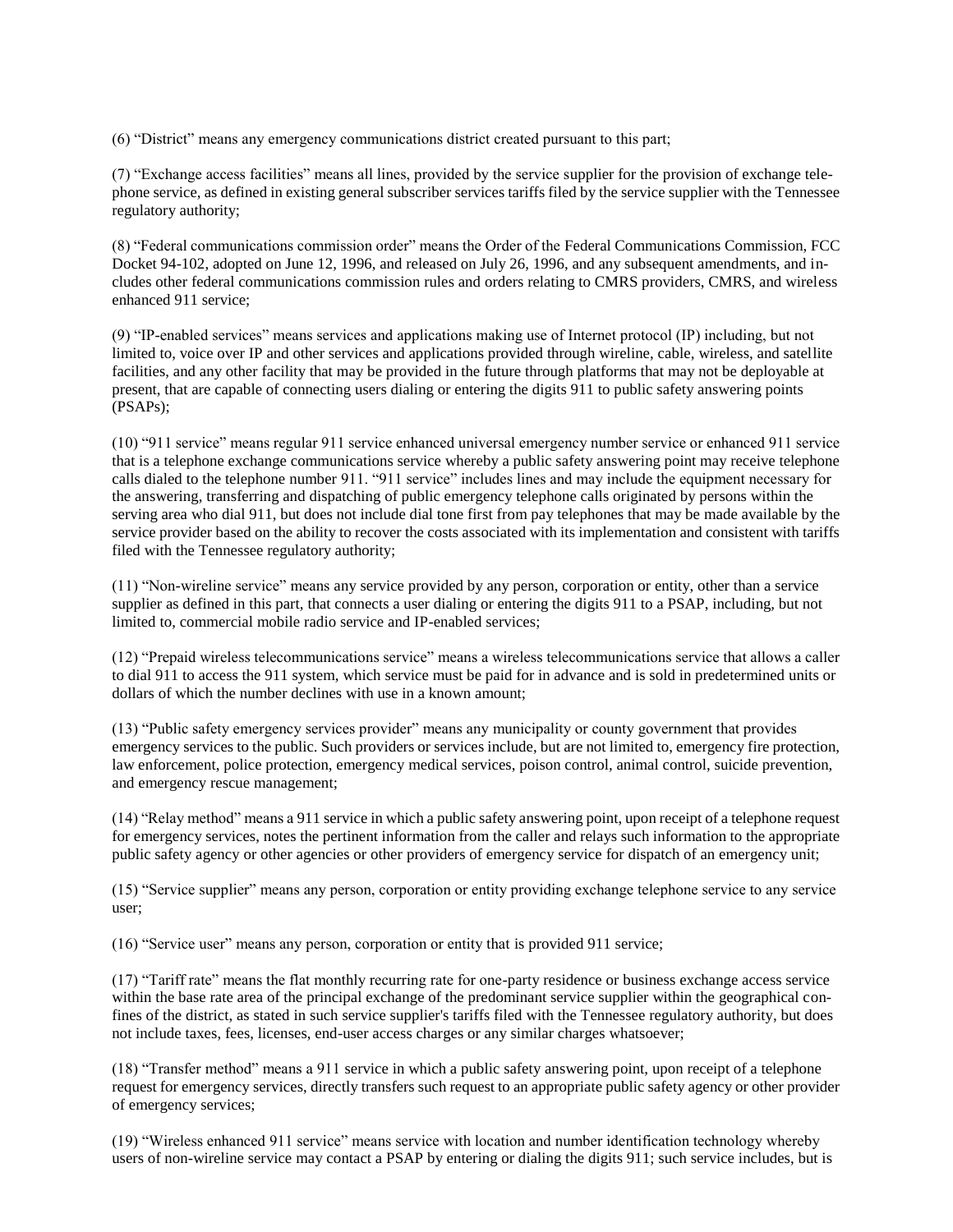not limited to, wireless enhanced 911 service as set forth in the federal communications commission order;

(20) "Wireless telecommunications service" means commercial mobile radio service as defined by 47 CFR 20.3; and

(21) "Public Safety Answering Point" or "PSAP" means a facility that has been designated to receive 911 phone calls and route them to emergency services personnel pursuant to § 7-86-107(b);

(22) "911 surcharge" means the surcharge that is required to be collected from consumers under § 7-86-128(a);

(23) "Communications service" means a service that:

(A) Is capable of contacting and has been enabled to contact a public safety answering point (PSAP) via a 911 network by entering or dialing the digits 911;

(B) Is a "telecommunications service" as defined by § 67-6-102; and

(C) Is neither "prepaid calling service" nor "prepaid wireless calling service" as defined in § 67-6-102;

(24) "Consumer" means a person who purchases retail communications service or prepaid communications services in a retail transaction;

(25) "Dealer" has the meaning set forth in § 67-6-102;

(26) "Prepaid communications service" means "prepaid wireless calling service", as set forth in § 67-6-102, that is capable of contacting a PSAP by entering or dialing the digits 911;

(27) "Retail sale" has the meaning set forth in § 67–6–102;

(28) "Sales price" has the meaning set forth in § 67–6–102.

HISTORY: 1984 Pub.Acts, c. 867, § 3; 1985 Pub.Acts, c. 271, § 1; 1990 Pub.Acts, c. 909, § 1; 1993 Pub.Acts, c. 411, § 2, eff. May 19, 1993; 1993 Pub.Acts, c. 479, § 2, eff. July 1, 1993; 1995 Pub.Acts, c. 305, § 86, eff. July 1, 1996; 1998 Pub.Acts, c. 1108, §§ 3, 24, eff. May 20, 1998; 2006 Pub.Acts, c. 925, §§ 2 to 4, eff. June 20, 2006; 2010 Pub.Acts, c. 774, § 1, eff. July 1, 2011; 2012 Pub.Acts, c. 935, § 1, eff. May 10, 2012; 2014 Pub.Acts c. 795 § 2, eff. January 1, 2015.

### <span id="page-4-0"></span>**§ 7-86-104. Methods of creation; referendum**

(a) The legislative body of any municipality or county may, by ordinance or resolution, respectively, create an emergency communications district within all or part of the boundaries of such municipality or county. Prior to the establishment of such district, an election shall be held as provided in subsection (b).

(b) The legislative body of any municipality or county shall, by resolution, request the county election commission to submit to the voters within the boundaries of a proposed emergency communications district the question of creating such district in an election to be held pursuant to § 2-3-204. In the election, the questions submitted to the qualified voters shall be, "For the Emergency Communications District" or "Against the Emergency Communications District." The county election commission shall certify the results of the election to such legislative body. The expenses of such election shall be paid by such local government.

HISTORY: 1984 Pub.Acts, c. 867, § 4; 1994 Pub.Acts, c. 778, § 1.

### <span id="page-4-1"></span>**§ 7-86-105. Creation -- Board of directors -- Membership -- Terms -- Appointment of replacement**

(a) Upon approval by a majority of the eligible voters within the area of the proposed district voting at such referendum, the legislative body may create an emergency communications district.

<sup>(</sup>b)(1) Except as otherwise provided by law, an emergency communications district shall have a board of directors composed of no fewer than seven (7) nor more than nine (9) members to govern the affairs of the district. For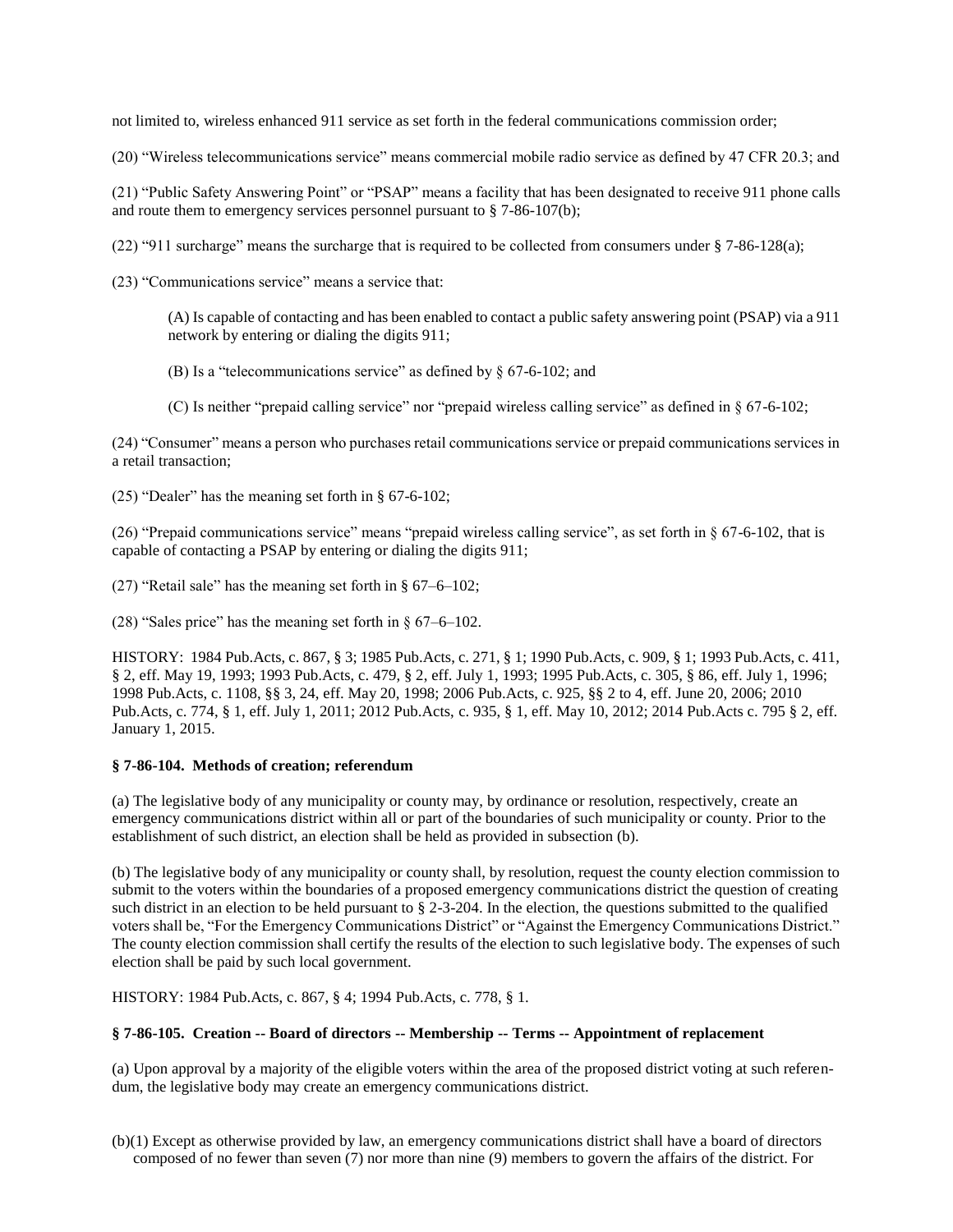districts created by a county legislative body, the county mayor shall appoint the members of the board of directors subject to confirmation by the county legislative body. When the county mayor names an appointee to the board, the county legislative body has ninety (90) days or until the conclusion of its next regularly scheduled meeting, whichever is later, to confirm or reject the appointment. If the legislative body does not act within this time period, the appointment shall take effect without confirmation. In any municipality having a population of less than thirty thousand (30,000), according to the 1980 federal census or any subsequent federal census, having adopted home rule pursuant to the Constitution of Tennessee, article XI, § 9, and having an incorporated area lying in two (2) counties, the board of directors may be the legislative body of such municipality, if the emergency services are provided by such municipality.

(2) In any county having a metropolitan form of government and having a population of not less than four hundred thousand (400,000) nor more than five hundred thousand (500,000), according to the 1980 federal census or any subsequent federal census, the chief executive officer of the metropolitan government may appoint a board of directors, composed of no fewer than seven (7) nor more than nine (9) members, subject to confirmation by the chief legislative body of the metropolitan government, which shall govern the affairs of the district. Appointments to the board of directors shall include members selected from minorities as well as members of the sex that historically has been underrepresented on boards and commissions of the metropolitan government.

(3) In emergency communication districts established by counties with a population greater than three hundred thousand (300,000) and less than seven hundred fifty thousand (750,000), according to the 1980 federal census or any subsequent federal census, except in counties with a metropolitan form of government, the mayor, the chief of police and the fire chief of the municipality, or their representatives, with the largest population in the district, the county sheriff in the district, and the county mayor in the district, or their representatives, shall be members of the board of directors of the district. If, at the time this subdivision (b)(3) takes effect, any person or persons holding any one (1) of the positions mentioned in this subdivision (b)(3) is not a member of the board of directors of the district, then the board shall be immediately expanded to include such person or persons. In districts covered by this subsection (b), the legislative body may appoint up to eleven (11) members to govern the affairs of the district to allow for the appointment of two (2) additional directors, one (1) of whom shall be a woman and one (1) of whom shall be a representative of the nongovernmental emergency agencies servicing such district. Such additional members shall serve for an initial term of one (1) year. Each term thereafter shall be for a period of four (4) years. The method of appointment of the board of directors by the county legislative body referred to in this subdivision (b)(3) shall be by the confirmation process described in subdivision (b)(1).

(4) Notwithstanding the provisions of this subsection (b) to the contrary, in any county having a population of not less than forty-three thousand seven hundred (43,700) nor more than forty-three thousand eight hundred (43,800), according to the 1980 federal census or any subsequent federal census, the legislative body may appoint an additional two (2) members to the board of directors for an initial term of two (2) years. Each term thereafter of such members shall be for a period of four (4) years.

(5) Notwithstanding any provisions of this section to the contrary, in any county having a population of not less than eight hundred thousand (800,000), according to the 2000 federal census or any subsequent federal census, the county mayor may appoint a board of directors, composed of no fewer than seven (7) nor more than eleven (11) members, subject to confirmation by the chief legislative body of the county, which shall govern the affairs of the district. The county mayor and legislative body shall ensure that the views and opinions of all participating governmental entities are given full consideration in the selection of members of the board, with the exact methodology to be determined by local ordinance or resolution. The county mayor and legislative body shall make every effort to appoint members who represent the diversity of the community, including women and minorities.

(6) In emergency communication districts established in any county having a population in excess of eight hundred thousand (800,000), according to the 1990 federal census or any subsequent federal census, one (1) of the members of the board of the directors of the district shall be an actively engaged firefighter, police officer or emergency medical technician; provided, that, if, on April 5, 1995, one (1) such person is not a member of the board in such county, when a vacancy occurs on the board or at the expiration of the term of office of a member of the board, at least one (1) person meeting the qualifications established in this subdivision (b)(6) shall be appointed to the board.

(7) It is the public policy of this state to encourage the consolidation of emergency communications operations in order to provide the best possible technology and service to all areas of the state in the most economical and efficient manner possible. Pursuant to this policy, if two (2) or more counties, cities, or existing emergency communications districts, or any combination of these, desire to consolidate their emergency communications operations,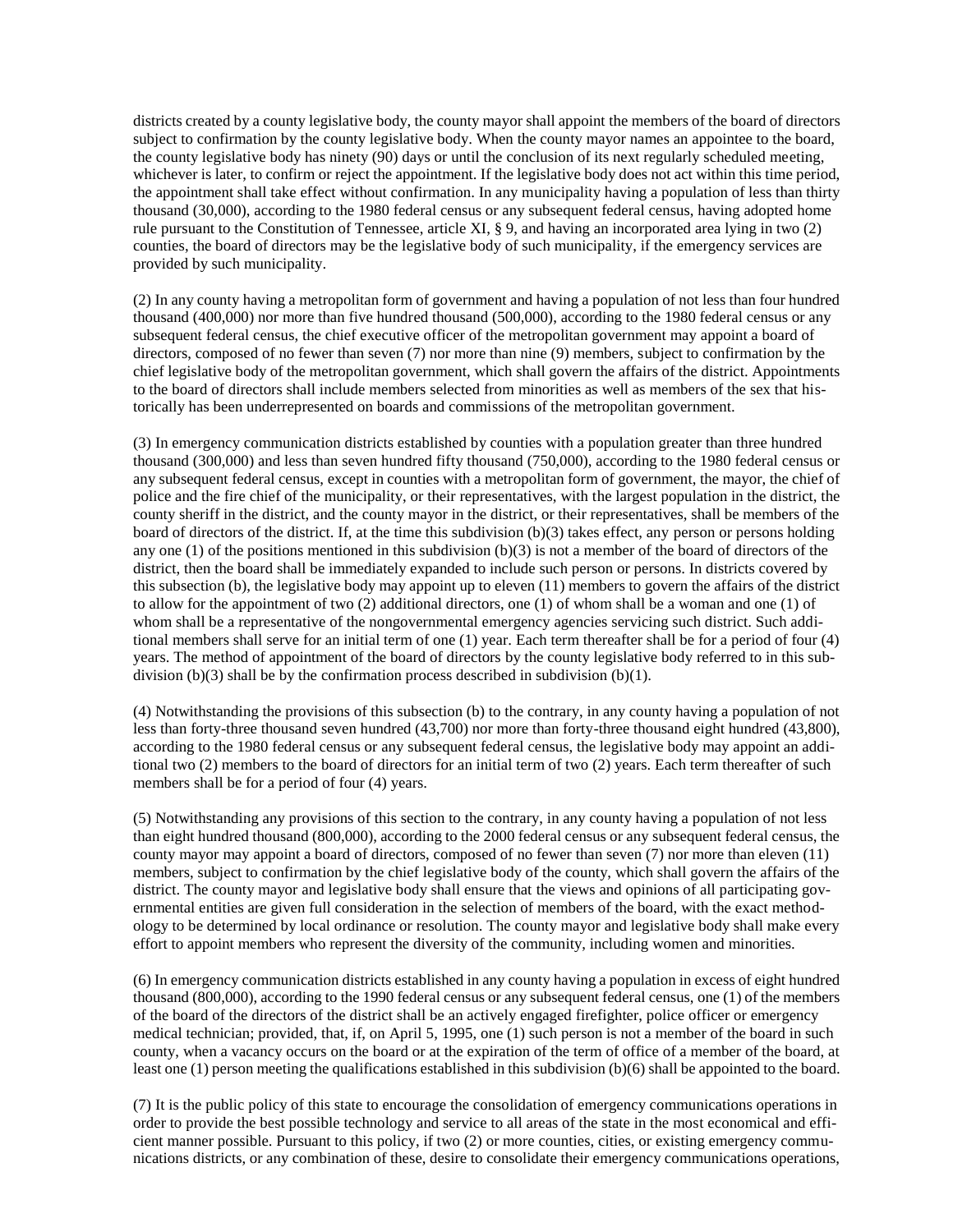a joint emergency communications district may be established by the parties using an interlocal agreement as authorized by title 5, chapter 1, part 1, and title 12, chapter 9; provided, that, notwithstanding the language of this subdivision (b)(7) or any other law to the contrary, no such consolidation of emergency communications operations shall result in the creation of a separate emergency communications district within the boundaries of an existing emergency communications district. Under such an agreement, the funding percentages for each party, and the size and appointment of the board of directors of such combined emergency communications district shall be determined by negotiation of the parties, notwithstanding the provisions of this subsection (b) to the contrary; provided, that the board of directors of such combined district shall be composed of no fewer than seven (7) members to govern the affairs of the district. The terms, remuneration, and duties stated in subsections (c)-(i) shall apply to any board of directors of any combined emergency communications district.

(8)(A) Notwithstanding the provisions of this section to the contrary, in any emergency communications district created by a municipality after July 1, 2002, the board of directors of the district may be the legislative body of such municipality. If the board of the directors of the district is comprised of the legislative body, then the terms of the members of the board of directors shall run concurrently with their terms as members of the legislative body. The terms of the members of the legislative body shall run concurrently with their terms as members on the board of directors.

(B) In the event subdivision (b)(8)(A) is in effect for an emergency communications district, and any member of the emergency communications district board is removed pursuant to  $\S$  7-86-314, then the mayor shall appoint a private citizen to serve in the member's place until such time as the replaced member no longer serves on the legislative body of the municipality. Such appointment shall be subject to confirmation by the remaining members of the board of directors of the district.

(C) In the event subdivision (b)(8)(A) is in effect for an emergency communications district, and the entire emergency communications district board is removed pursuant to § 7-86-314, then the mayor shall appoint private citizens to serve in each such member's place until such time as the replaced members no longer serve on the legislative body of the municipality. Such appointment shall be subject to confirmation by the board.

(D) Nothing in this subdivision (b)(8) shall be construed to be contrary to § 7-86-310.

(c) The members shall serve for a term of four (4) years. The initial members shall be appointed for staggered terms of two (2), three (3) and four (4) years, dating from the effective date of the ordinance or resolution creating such district. Members shall serve until a successor is duly appointed and, if required by this section or any other provision of law, confirmed.

(d) The members shall serve without compensation.

(e) The board of directors shall have complete and sole authority to appoint a chair and any other officers the board may deem necessary from among the membership of the board of directors.

(f) A majority of the board of directors shall constitute a quorum, and all official action of the board shall require a quorum.

(g) The board has the authority to employ such employees, experts and consultants as the board may deem necessary to assist the board in the discharge of its responsibilities to the extent that funds are made available.

(h) The board has the authority to establish or make available for the benefit and welfare of the board's employees such pension, insurance or other employee benefit plans as the board may deem appropriate, including participation in the Tennessee consolidated retirement system in accordance with title 8, chapter 35, part 2.

(i) No member of the board of directors shall be an employee of the emergency communications district.

<span id="page-6-0"></span>HISTORY: 1984 Pub.Acts, c. 867, § 5; 1986 Pub.Acts, c. 784, § 1; 1987 Pub.Acts, c. 94, § 3; 1988 Pub.Acts, c. 884, § 1; 1989 Pub.Acts, c. 243, § 1; 1990 Pub.Acts, c. 809, §§ 1 to 4; 1991 Pub.Acts, c. 283, § 1; 1992 Pub.Acts, c. 891, § 2; 1993 Pub.Acts, c. 479, § 10, eff. July 1, 1993; 1995 Pub.Acts, c. 68, § 5, eff. April 5, 1995; 1996 Pub.Acts, c. 696, § 1, eff. April 2, 1996; 1998 Pub.Acts, c. 1108, § 28, eff. May 20, 1998; 2001 Pub.Acts, c. 149, §§ 1, 2, eff. May 3, 2001; 2002 Pub.Acts, c. 567, § 1, eff. April 3, 2002; 2003 Pub.Acts, c. 90, § 2, eff. July 1, 2003; 2005 Pub.Acts, c. 64, § 1, eff. April 14, 2005; 2007 Pub.Acts, c. 55, § 1, eff. July 1, 2007; 2013 Pub.Acts c. 34, § 1, eff. July1, 2013.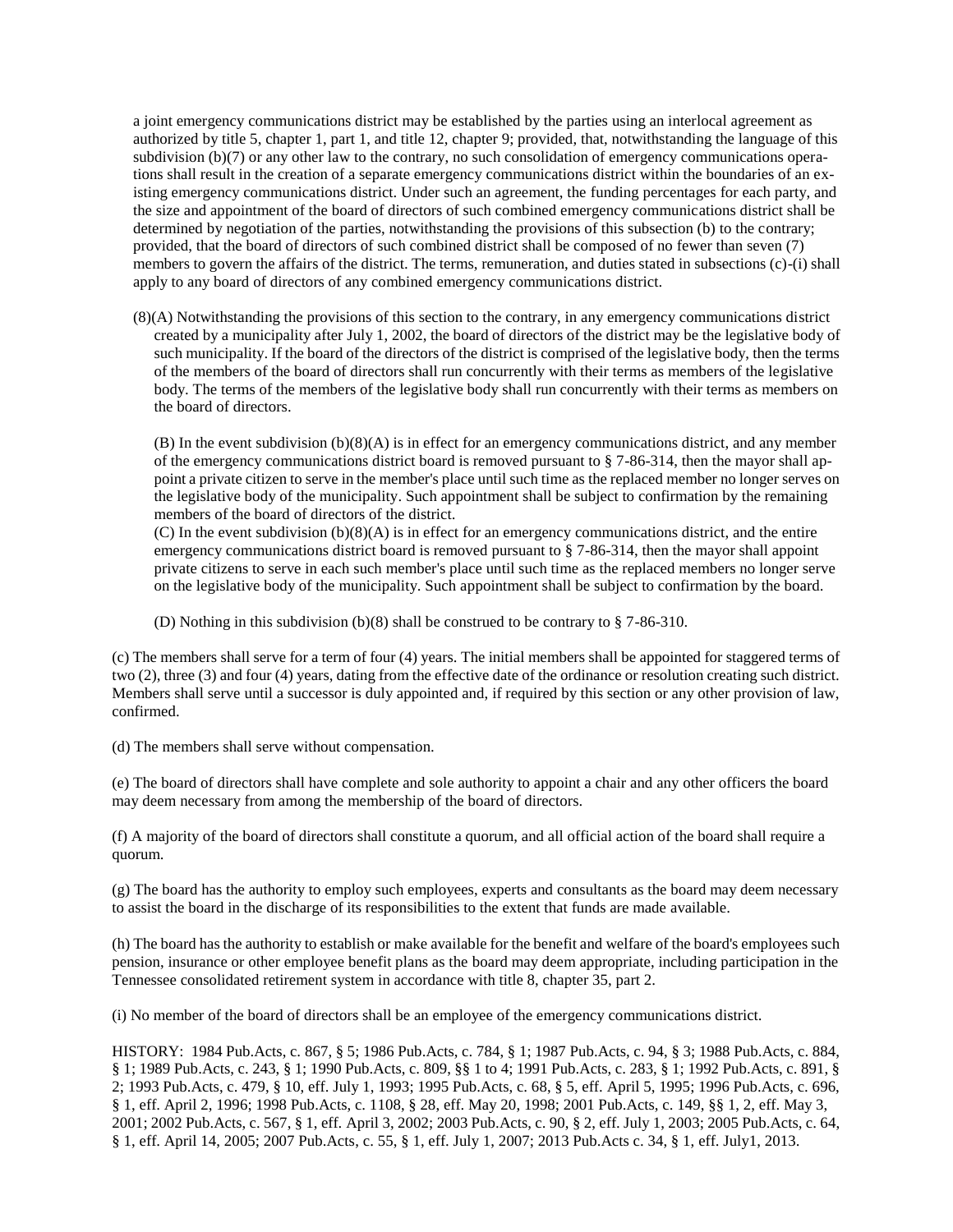### **§ 7-86-106. Status -- Corporate powers -- Charges not taxes**

The emergency communications district so created shall be a "municipality" or public corporation in perpetuity under its corporate name, and the district shall in that name be a body politic and corporate with power of perpetual succession, but without any power to levy or collect taxes. Charges for services authorized in this chapter shall not be construed as taxes and shall be payable as bona fide service charges by all service users, whether private or public, profit making, or not-for-profit, including governmental entities. The powers of each district shall be vested in and exercised by a majority of the members of the board of directors of the district.

HISTORY: 1984 Pub.Acts, c. 867, § 6; 1987 Pub.Acts, c. 94, § 1.

## <span id="page-7-0"></span>**§ 7-86-107. Response methods to emergency calls -- Digits 911 -- Backup numbers**

(a)(1) The board of directors of the district shall create an emergency communications service designed to have the capability of utilizing at least one (1) of the following three (3) methods in response to emergency calls:

- (A) Direct dispatch method;
- (B) Relay method; or
- (C) Transfer method.

(2) The board of directors of the district shall elect the method that it determines to be the most feasible for the district.

(b) Each public safety emergency services provider retains the right to dispatch its own services, unless a voluntary agreement is made between such provider and the board of directors of the emergency communications district.

(c) The primary emergency telephone number is the digits "911".

(d) The board of directors has the authority to subscribe to the appropriate telephone services from the service supplier.

(e) The involved agencies may maintain a separate secondary backup number and shall maintain a separate number for nonemergency telephone calls.

(f) No service supplier shall be required to provide 911 service if the equipment for such service is not available.

HISTORY: 1984 Pub.Acts, c. 867, § 7; 1998 Pub.Acts, c. 1108, §§ 25 to 27, eff. May 20, 1998.

# <span id="page-7-1"></span>**§ 7-86-108. Emergency telephone service charge -- Legislative levy decrease -- Date service and billing begins**

### **Repealed.**

HISTORY: 1984 Pub.Acts, c. 867, § 8; 1985 Pub.Acts, c. 271, §§ 2, 3; 1987 Pub.Acts, c. 94, § 4; 1989 Pub.Acts, c. 9, § 1; 1993 Pub.Acts, c. 419, § 1, eff. May 20, 1993; 1993 Pub.Acts, c. 479, § 3, eff. July 1, 1993; 1994 Pub.Acts, c. 778, § 2, eff. April 14, 1994; 1995 Pub.Acts, c. 68, § 1, eff. April 5, 1995; 1998 Pub.Acts, c. 1108, § 6, eff. May 20, 1998; 2002 Pub.Acts, c. 719, § 7; 2003 Pub.Acts, c. 90, § 2, eff. July 1, 2003; 2003 Pub.Acts, c. 205, § 1, eff. Oct. 1, 2003; 2003 Pub.Acts, c. 205, § 2, eff. May 29, 2003; 2006 Pub.Acts, c. 925, § 5, eff. June 20, 2006; 2010 Pub.Acts, c. 774, § 2, 4, eff. July 1, 2011; 2010 Pub.Acts, c. 1030, § 8, eff. June 11, 2010; 2014 Pub.Acts c. 795 § 3, eff. January 1, 2015.

# <span id="page-7-2"></span>**§ 7-86-109. Additional funding**

In order to provide additional funding for the district and the service, the governing body of the district may receive funds from federal, state and local government sources, as well as funds from private sources, including funds from the issuance of bonds, and may expend such funds for the purposes of this part. Any legislative body of a municipality or county creating a district under the terms of this chapter may appropriate funds to the district to assist in the estab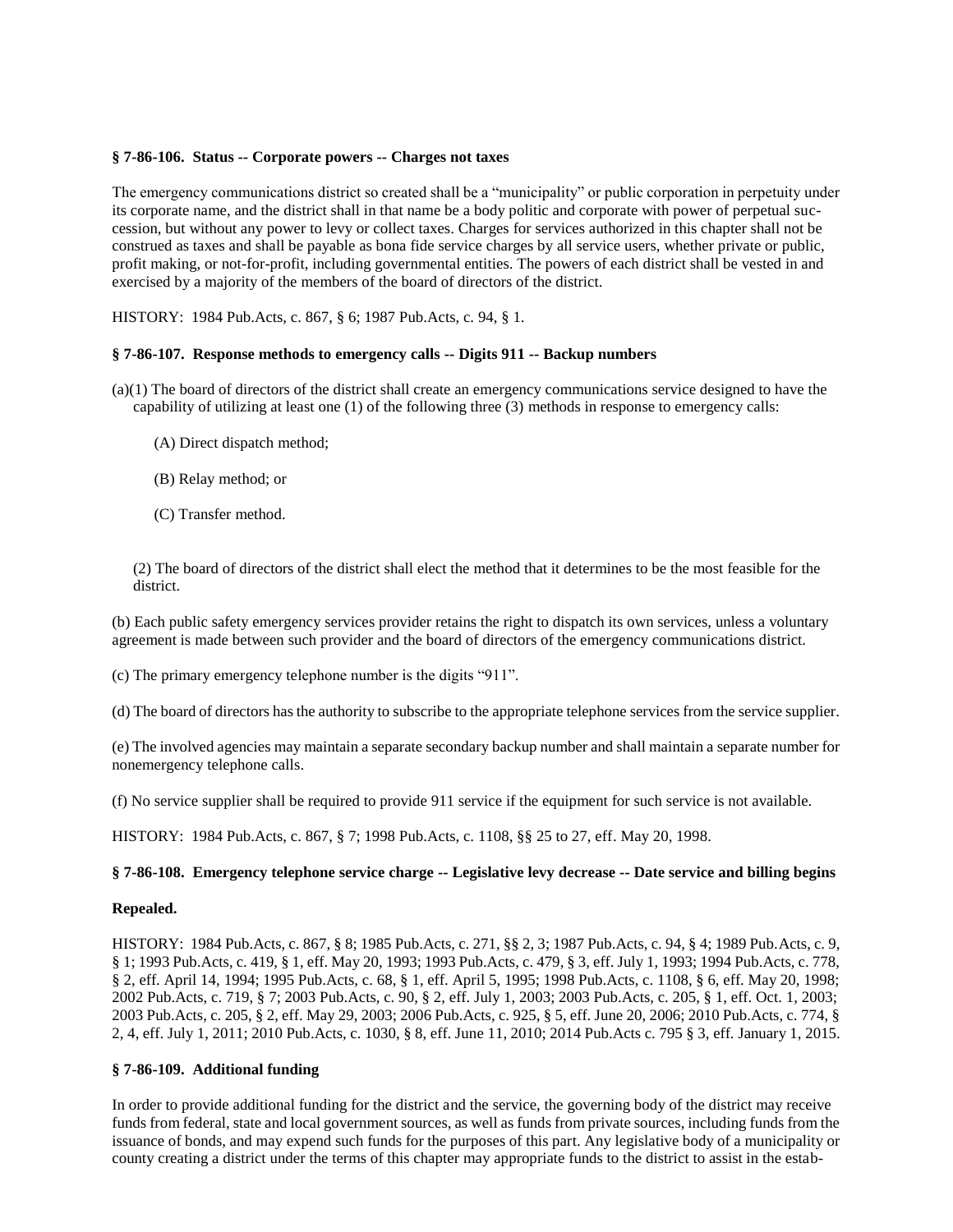lishment, operations and maintenance of such district. HISTORY: 1984 Pub.Acts, c. 867, § 9.

### <span id="page-8-0"></span>**§ 7-86-110. Collection and disposition of funds -- Termination of services -- Accounting -- Defense of service supplier**

(a) The board shall have the duty to ensure that dealers of retail communications service are in compliance for 911 surcharge collections and remittance. In carrying out such duty, the board shall have exclusive standing to bring claims against dealers of retail communications service for non-payment or under-collection errors or other injuries relating to collection of 911 surcharges. The board's exclusive standing to bring such claims shall not impact any litigation against dealers of retail communications service regarding 911 surcharges that pre-date this subsection (a).

(b) Dealers shall be entitled to retain as an administrative fee an amount equal to three percent (3%) of the collections of the 911 surcharge on the retail sale of communications service.

(c) Damages for civil claims arising out of collection shall be adjudicated by the Tennessee Claims Commission and any award of damages shall either be limited to the actual amount of 911 surcharges not collected, including, at the discretion of the claims commission, reasonable interest, or the maximum award the claims commission may award per claimant or occurrence, whichever is greater.

(d) Each dealer of retail communications service shall annually provide to the board an accounting of the amounts billed and collected and the disposition of such amounts. Such accounting shall be subject to audit or review by the comptroller of the treasury.

(e) In the event an audit or accounting is initiated by multiple state government departments, such departments shall coordinate efforts to minimize administrative burdens and duplicative undertakings.

<span id="page-8-1"></span>HISTORY: 1984 Pub.Acts, c. 867, § 10; 1987 Pub.Acts, c. 94, § 2; 2014 Pub.Acts c. 795 § 5, eff. January 1, 2015.

### **§ 7-86-111. Billing and payment of charges**

### **Repealed.**

HISTORY: 1984 Pub.Acts, c. 867, § 11; 1995 Pub.Acts, c. 305, § 87, eff. July 1, 1996; 2014 Pub.Acts c. 795 § 3, eff. January 1, 2015.

### <span id="page-8-2"></span>**§ 7-86-112. Adjustment of rates and charges**

#### **Repealed.**

HISTORY: 1984 Pub.Acts, c. 867, § 12; 2014 Pub.Acts c. 795 § 3, eff. January 1, 2015.

#### <span id="page-8-3"></span>**§ 7-86-113. Audits**

(a) The board of directors of each district shall cause an annual audit to be made of the books and records of the district. Within thirty (30) days after receipt by the district, a copy of the annual audit shall be filed with the clerk or recorder of the appropriate county or municipality who shall then distribute copies to members of the appropriate legislative body. Within thirty (30) days after receipt by the district, a copy of the annual audit shall also be filed with the chief administrative officer of the appropriate county or municipality. The comptroller of the treasury, through the department of audit, shall be responsible for determining that such audits are prepared in accordance with generally accepted governmental auditing standards and that such audits meet the minimum standards prescribed by the comptroller of the treasury. The comptroller of the treasury shall promulgate such rules and regulations as are required to assure that the books and records are kept in accordance with generally accepted accounting procedures and that audit standards prescribed by the comptroller of the treasury are met.

(b) These audits shall be prepared by certified public accountants, public accountants or by the department of audit. In the event the governing body of the district shall fail or refuse to have the audit prepared, then the comptroller of the treasury may appoint a certified public accountant, or public accountant or direct the department of audit to prepare the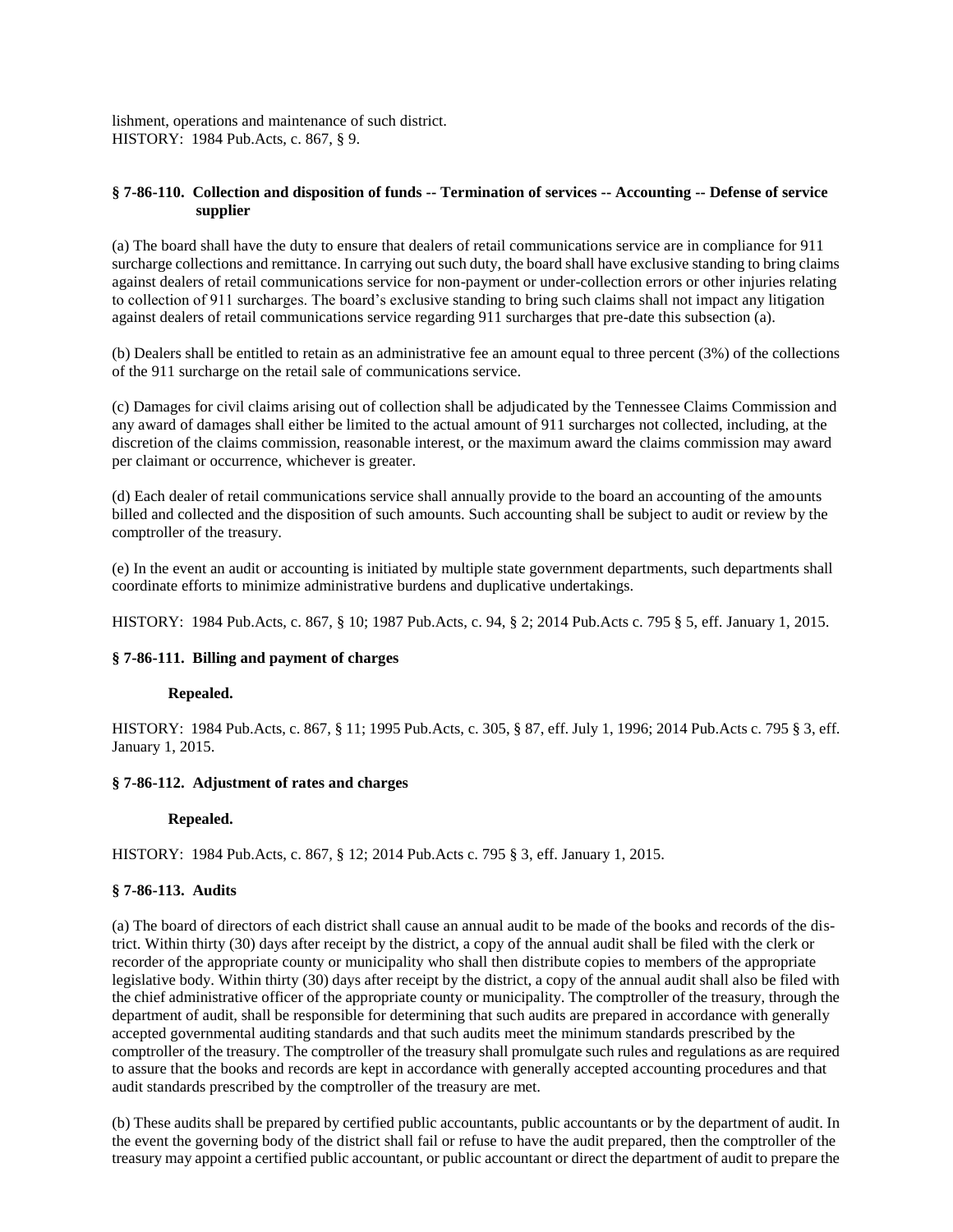audit, the cost of such audit to be paid by the district.

(c) The comptroller of the treasury is authorized to modify the requirements for an audit as set out in this section for any districts whose activity, in the comptroller of the treasury's judgment, is not sufficient to justify the expenses of a complete audit. Furthermore, the comptroller of the treasury is authorized to direct the department of audit to make an audit of financial review of the books and records of districts.

HISTORY: 1984 Pub.Acts, c. 867, § 13; 1993 Pub.Acts, c. 479, § 4, eff. July 1, 1993.

## <span id="page-9-0"></span>**§ 7-86-114. Bond issues**

(a) Subject to the approval of the legislative body of a county or municipality in which a district is established, each district has the power and is hereby authorized, from time to time, to issue negotiable bonds, notes and debt obligations for lease or lease purchases in anticipation of the collection of revenues for the purpose of constructing, acquiring, reconstructing, improving, bettering or expanding any facility or service authorized by this part, or any combination of facility or service, and to pledge to the payment of the principal of and interest on such bonds, notes or debt obligations all or any part of the revenues derived from the operation of such facility, service or combination of facility or service. There may be included in the costs for which bonds or notes are to be issued, reasonable allowances for legal, engineering and fiscal services, interest during construction, and for six (6) months after the estimated date of completion of construction, and other preliminary expenses, including the expenses of incorporation of the district.

(b) No bond, note or debt obligation authorized in this section may be issued until the resolution authorizing the issuance of the bonds, notes or debt obligations, together with a statement, shall show in detail the total outstanding bonds, notes, warrants, refunding bonds, and other evidences of indebtedness of the district, together with the maturity dates of the bonds, notes, warrants, refunding bonds, and other evidences of indebtedness, interest rates, special provisions for payment, the project to be funded by the bonds, notes or debt obligation, the current operating financial statement of the district and any other pertinent financial information, is submitted to the comptroller of the treasury or the comptroller's designee for review, and the comptroller of the treasury or the comptroller's designee may report on the financial information to the district within fifteen (15) days from the date the plan was received by the comptroller of the treasury or the comptroller's designee, and the comptroller of the treasury or the comptroller's designee shall immediately acknowledge receipt in writing of the proposed issue statement and information. The report thus received by the district shall be published once in a newspaper of general circulation in the county of the principal office of the district, during the week following its receipt. After receiving the report of the comptroller of the treasury or the comptroller's designee, and after publication of such report, or after the expiration of fifteen (15) days from the date the statement and information are received by the comptroller of the treasury or the comptroller's designee, whichever date is earlier, the district may take such action with reference to the proposed issue as it deems advisable. Such report of the comptroller of the treasury or the comptroller's designee shall also be made a part of the bond, note or debt obligation transcript.

(c) The bonds may be issued in one (1) or more series, may bear such date or dates, shall mature at such time or times, not exceeding forty (40) years from their respective dates, may bear interest at such rate or rates payable semi-annually, may be in such denomination, may be in such form, either coupon or registered, may be payable at such place or places, may carry such registration and conversion privileges, may be executed in such manner, may be payable in such medium of payment at such place or places, may be subject to such terms of redemption, with or without premium, all as may be provided by resolution of the legislative body of the county. The bonds shall be fully negotiable for all purposes.

(d) If any issue of such bonds or notes is to be sold to an agency of the federal government or an agency of the state of Tennessee, such bond or note issue may, at the request of such agency, be delivered as an installment bond or note payable as to principal and interest in equal or approximately equal installments for the term of such bond or note issue in accordance with the resolution authorizing such bond or note issue. Such authorizing resolution shall stipulate the annual principal and interest requirements during the full term of the bond or note issue.

(e) Nothing in this section shall prohibit or limit the authority of the board of directors from entering into leases or lease purchases, so long as the term of the lease or leases does not exceed five (5) years, and no other approvals of the lease or leases shall be required.

(f) Notes may be issued in the same manner as bonds, but shall mature at such time or times, not exceeding five (5) years.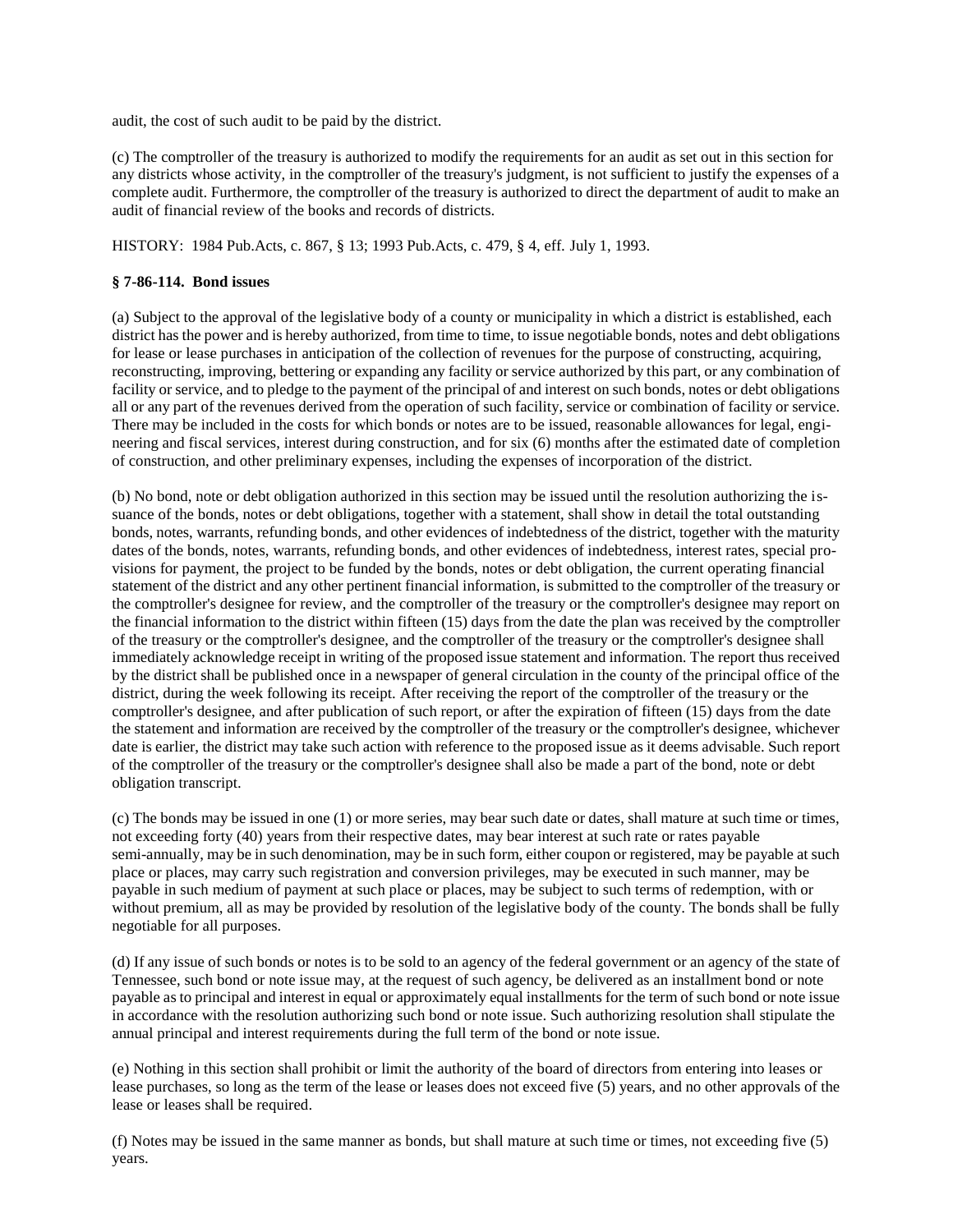$(g)(1)$  The lease/lease purchase agreements authorized under this section shall be issued in the manner prescribed by chapter 51, part 9 of this title. For the purposes of applying chapter 51, part 9 of this title, the district board of directors is deemed to be the governing body except that, all lease/lease purchase agreements exceeding five (5) years shall be subject to the approval of the appropriate county or municipal governing body.

(2) For the purposes of this section, and in §§ 7-86-115 -- 7-86-117, "bond" or "bonds" are deemed to include notes.

(3) For the purposes of this section, in §§ 7-86-116 and 7-86-117, "bond" or "bonds" includes debt obligations for lease/lease purchases.

HISTORY: 1984 Pub.Acts, c. 867, §§ 14, 15; 1992 Pub.Acts, c. 891, §§ 4 to 8; 2010 Pub.Acts, c. 868, § 29, eff. April 30, 2010.

#### <span id="page-10-0"></span>**§ 7-86-115. Liens -- Defaults on bonds -- Receiver**

(a) There shall be and there is created a statutory lien in the nature of a mortgage lien upon any facility acquired or constructed in accordance with this part, including all extensions and improvements to the facilities or combinations of extensions and improvements to facilities subsequently made, which lien shall be in favor of the holder or holders of any bonds issued pursuant to this part, and all such property shall remain subject to such statutory lien until the payment in full of the principal of and interest on the bonds. Any holder of the bonds or any of the coupons representing interest of the bonds may either at law or in equity, by suit, action, mandamus, or other proceeding, in any court of competent jurisdiction, protect and enforce such statutory lien and compel performance of all duties required by this part, including the making and collection of sufficient rates for the service or services, the proper accounting for the collections, and the performance of any duties required by covenants with the holders of any bond issued in accordance with this section. The statutory lien shall not apply to any property, liens, or equipment owned by the service supplier.

(b) If any default be made in the payment of the principal of or interest on such bonds, any court having jurisdiction of the action may appoint a receiver to administer the district, and the facility or service, with power to charge and collect rates sufficient to provide for the payment of all bonds and obligations outstanding against the facility or service and for the payment of operating expenses, and to apply the income and revenues of the bonds, in conformity with this part, and any covenants with bondholders.

HISTORY: 1984 Pub.Acts, c. 867, § 16.

### <span id="page-10-1"></span>**§ 7-86-116. Payment of bonds and interest -- Recitals on bonds**

No holder or holders of any bonds issued pursuant to this part shall ever have the right to compel the levy of any tax to pay the bonds or the interest on the bonds. Each bond shall recite in substance that the bond and interest on the bond are payable solely from the revenue pledged to the payment of the bonds and that the bond does not constitute a debt of the district within the meaning of any statutory limitation.

HISTORY: 1984 Pub.Acts, c. 867, § 17.

### <span id="page-10-2"></span>**§ 7-86-117. Exemption from taxation**

The district, and all properties at any time owned by it and the income from the properties and all bonds issued by it and the income from the bonds, shall be exempt from all taxation in the state of Tennessee.

HISTORY: 1984 Pub.Acts, c. 867, § 18.

## <span id="page-10-3"></span>**§ 7-86-118. Use of automatic dialer programmed to the emergency number -- Resolution precluding use with security alarm systems**

(a) The board of directors of an emergency communications district may, by resolution, vote to preclude service users from programming the emergency number "911" in automatic dialers used in conjunction with security alarm systems.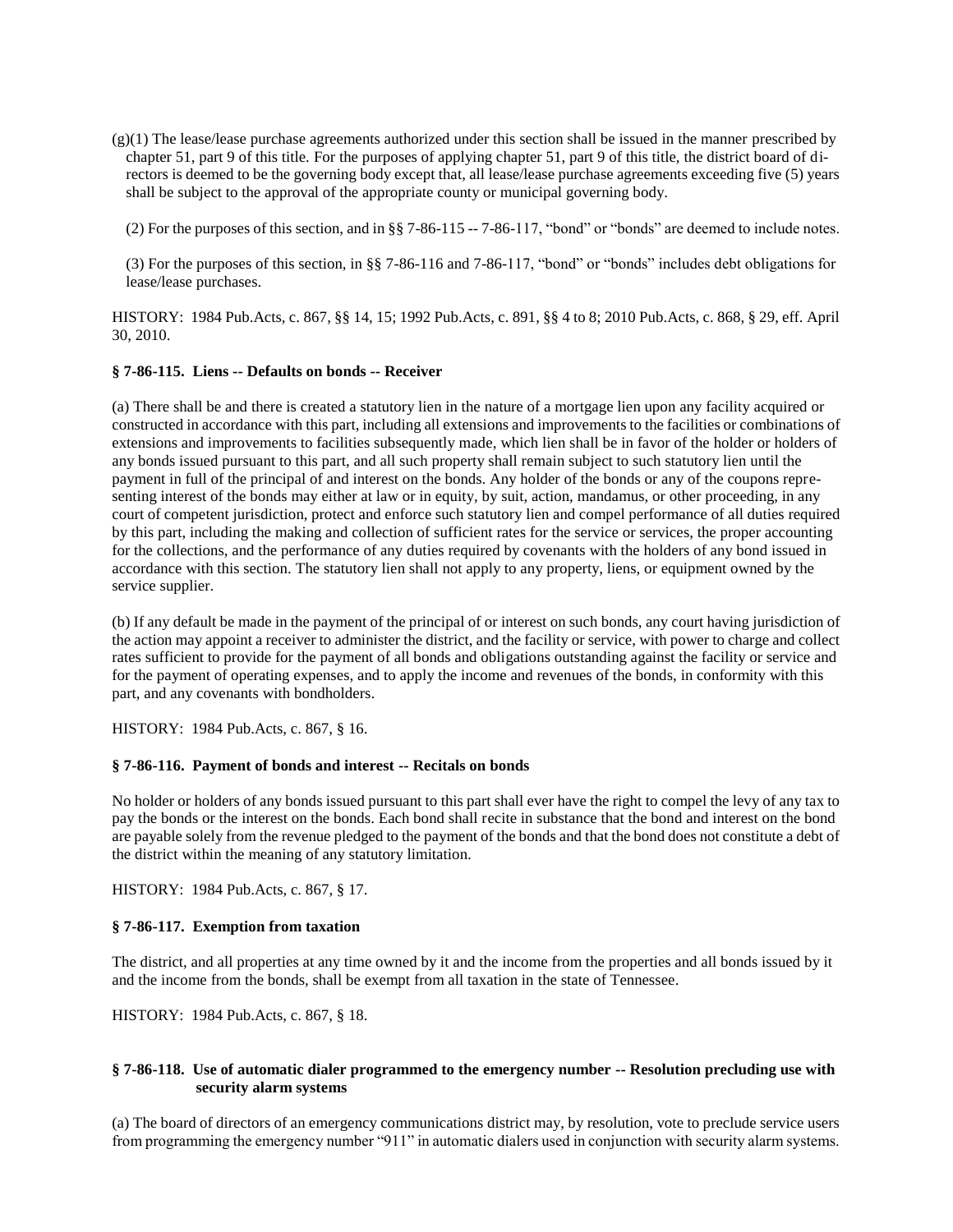(b) A fine not to exceed fifty dollars (\$50.00) may be assessed by the board against any person violating such board decision.

HISTORY: 1990 Pub.Acts, c. 909, § 2.

### <span id="page-11-0"></span>**§ 7-86-119. Surety bond**

(a) Any board member, executive committee member, employee, officer, or any other authorized person of an emergency communications district, who receives public funds, has authority to make expenditures from public funds, or has access to any public funds is hereby required to give bond made payable to the state of Tennessee with such sureties as provided in this section. Such bond is to be conditioned in all cases in which a different condition is not prescribed, upon the faithful discharge of the duties of such office, employment or other authorized activity in which such person is engaged during the time such person continues in the duties, or in the discharge of any part of such duties.

(b) Provisions for bonds of all state and county officers set forth in title 8, chapter 19, shall also govern the bonds of all persons covered under this section, so far as the provisions of title 8, chapter 19, are not inconsistent with this section.

 $(c)(1)$  The amount of such required bond shall be a reasonable amount as determined by the amount of public funds received, expended, or the amount of such bond shall be reasonable to protect the public from breach of the condition of faithful discharge of the duties of such office or position, when the amount of public funds to be received, or expended, or to which that person will have access is considered.

(2)(A) Effective July 1, 2013, the minimum amount of such required bond shall be determined from the amount of revenues handled by the respective emergency communications district as reported in the last audit approved by the comptroller of the treasury. The minimum amount of the bond shall be based on revenues as follows:

(i) Four percent  $(4\%)$  of the revenues up to three million dollars  $(\$3,000,000)$ ; and

(ii) Two percent  $(2%)$  of the excess over three million dollars  $(\$3,000,000)$  shall be added.

(iii) The amounts indicated in subdivisions  $(2)(A)(i)$  and (ii) shall be cumulative.

(d) All such official bonds shall be signed by authorized individuals of a corporate surety, and such corporation shall be duly licensed to do business in the state of Tennessee as a surety.

(e) The official bonds required under this section are hereby required to be recorded in the office of the register of deeds where the office of the emergency communications district is located and transmitted to the office of the county clerk in the same county for safekeeping.

(f) The respective emergency communications district shall pay the premiums for such bonds.

HISTORY: 1992 Pub.Acts, c. 891, § 1; 1993 Pub.Acts, c. 479, § 5, eff. July 1, 1993; Pub.Acts c.315, §§21, 22, eff. April 29, 2013.

### <span id="page-11-1"></span>**§ 7-86-120. Annual budget and fiscal plan**

(a) The board of each district shall adopt and operate under an annual budget. The budget shall present a financial plan for the ensuing fiscal year, including at least the following information:

(1) Estimates of proposed expenditures for each department, board, office or other agency of the district showing, in addition, the expenditures for corresponding items for the last preceding fiscal year, projected expenditures for the current fiscal year and reasons for recommended departures from the current appropriations pattern in such detail as may be prescribed by the board. It is the intent of this subdivision (a)(1) that all moneys received and expended by a district shall be included in the budget. Therefore, notwithstanding any other provision of law, no district may expend any moneys regardless of their source, including moneys derived from bond and long-term note proceeds, federal, state or private grants or loans, or special assessments, except in accordance with a budget adopted under this section;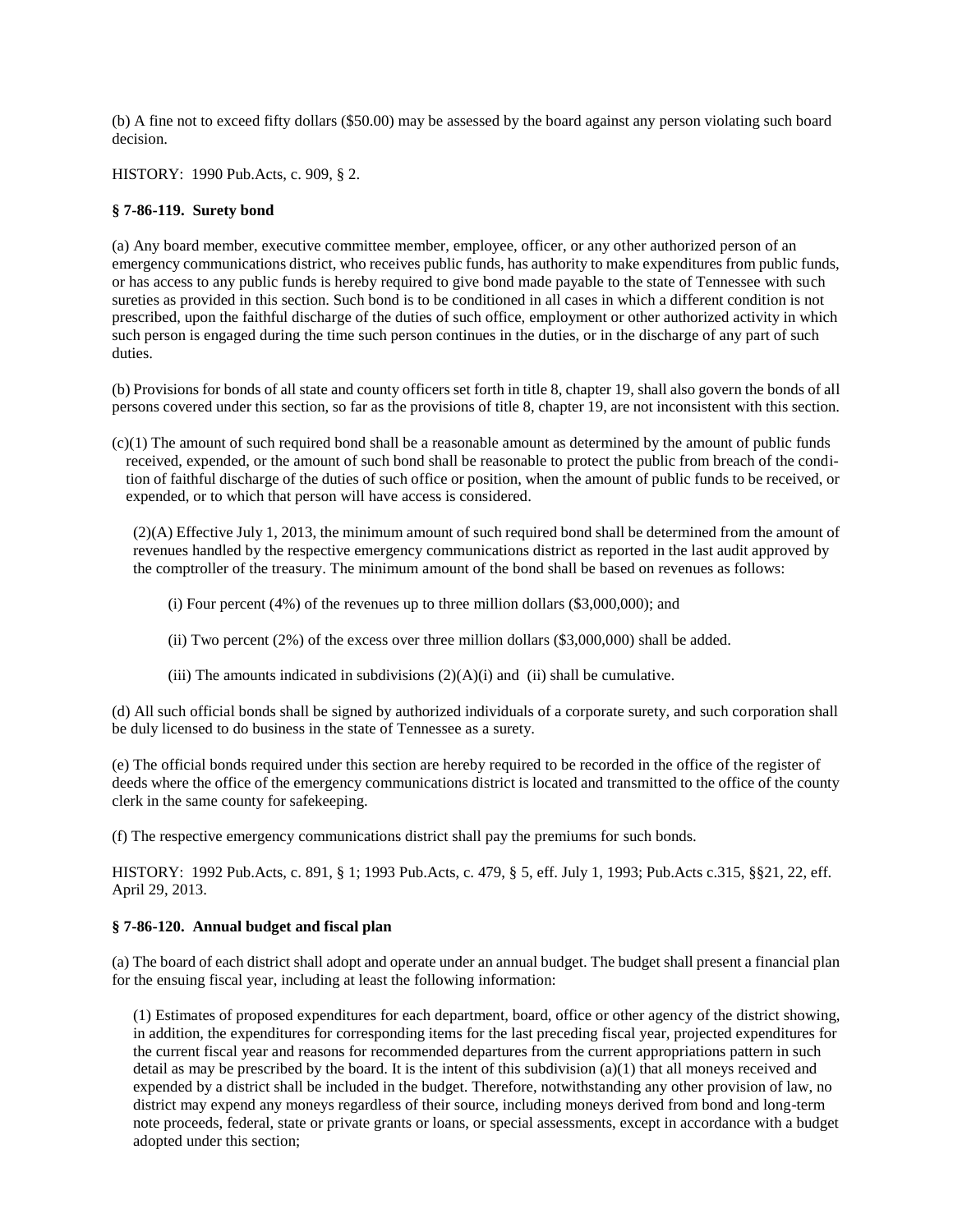(2) Statements of the bonded and other indebtedness of the district, including the debt redemption and interest requirements, the debt authorized and unissued, and the condition of the sinking fund;

(3) Estimates of anticipated revenues of the district from all sources, including non-tax revenues and proceeds from the sale of any bonds, notes or other debt obligations with a comparative statement of the amounts received by the district from each of such sources for the last preceding fiscal year, the current fiscal year, and the coming fiscal year in such detail as may be prescribed by the board;

(4) A schedule of salaries by position and the number of people employed by the district;

(5) A statement of the estimated balance or deficit, as of the end of the current fiscal year;

(6) A statement of pending capital projects and proposed new capital projects, relating to respective amounts proposed to be raised for capital projects by appropriations in the budget and the respective amounts, if any, proposed to be raised for capital projects by the issuance of bonds, notes or other debt obligations during the fiscal year; and

(7) Such other supporting schedules as the board deems necessary, or is otherwise required by law.

(b) Prior to adoption by the district, a copy of the proposed budget shall be filed with the clerk or recorder of the appropriate county or municipality, who shall then distribute copies to members of the appropriate legislative body and to members of municipal legislative bodies participating in the district, at least thirty (30) days before the next scheduled meeting of the legislative body. A copy of the proposed budget shall also be filed with the chief administrative officer of the appropriate county or municipality at the same time the budget is filed with the clerk or recorder. Prior to adoption of the budget, the board of directors shall hold a public hearing on the proposed budget for which adequate public notice has been given. Nothing in this subsection (b) shall prohibit a district from adopting the proposed budget or delay the orderly adoption of the annual budget by the district's board of directors.

(c) Within thirty (30) days after the budget's adoption by the district board, the budget, and any amendments to the budget, shall be filed with the clerk or recorder of the appropriate county or municipality, who shall then distribute copies to members of the appropriate legislative body. Within thirty (30) days after its adoption by the district board, the budget, and any amendments to the budget shall be filed with the chief administrative officer of the appropriate county or municipality. Nothing in this subsection (c) shall prohibit or limit the authority of the board of directors from amending a budget after adoption.

<span id="page-12-0"></span>HISTORY: 1992 Pub.Acts, c. 891, § 3; 1993 Pub.Acts, c. 479, §§ 6, 7, eff. July 1, 1993; 1995 Pub.Acts, c. 68, §§ 2, 3, eff. April 5, 1995.

### **§ 7-86-121. Sale of bonds or notes -- Revenue**

(a) Bonds or notes issued pursuant to this part may be sold at either public sale or private negotiated sale.

(b) All revenues, including any debt obligation issued for the purpose of a lease/lease purchase, must be expended according to the County Purchasing Law of 1983, compiled in title 5, chapter 14, part 2. For the purposes of applying title 5, chapter 14, part 2, the district board of directors is deemed to be the governing body.

HISTORY: 1992 Pub.Acts, c. 891, § 9.

### <span id="page-12-1"></span>**§ 7-86-122. Deposit and investment of idle funds**

In order to provide a safe temporary medium for the investment of idle funds, emergency communications districts shall deposit and invest idle funds according to § 5-8-301.

HISTORY: 1992 Pub.Acts, c. 891, § 10.

## <span id="page-12-2"></span>**§ 7-86-123. Financial report**

At every regularly scheduled meeting of the board of directors, the board must be provided with a financial report of the emergency communication district's activities, in accordance with guidelines developed by the comptroller of the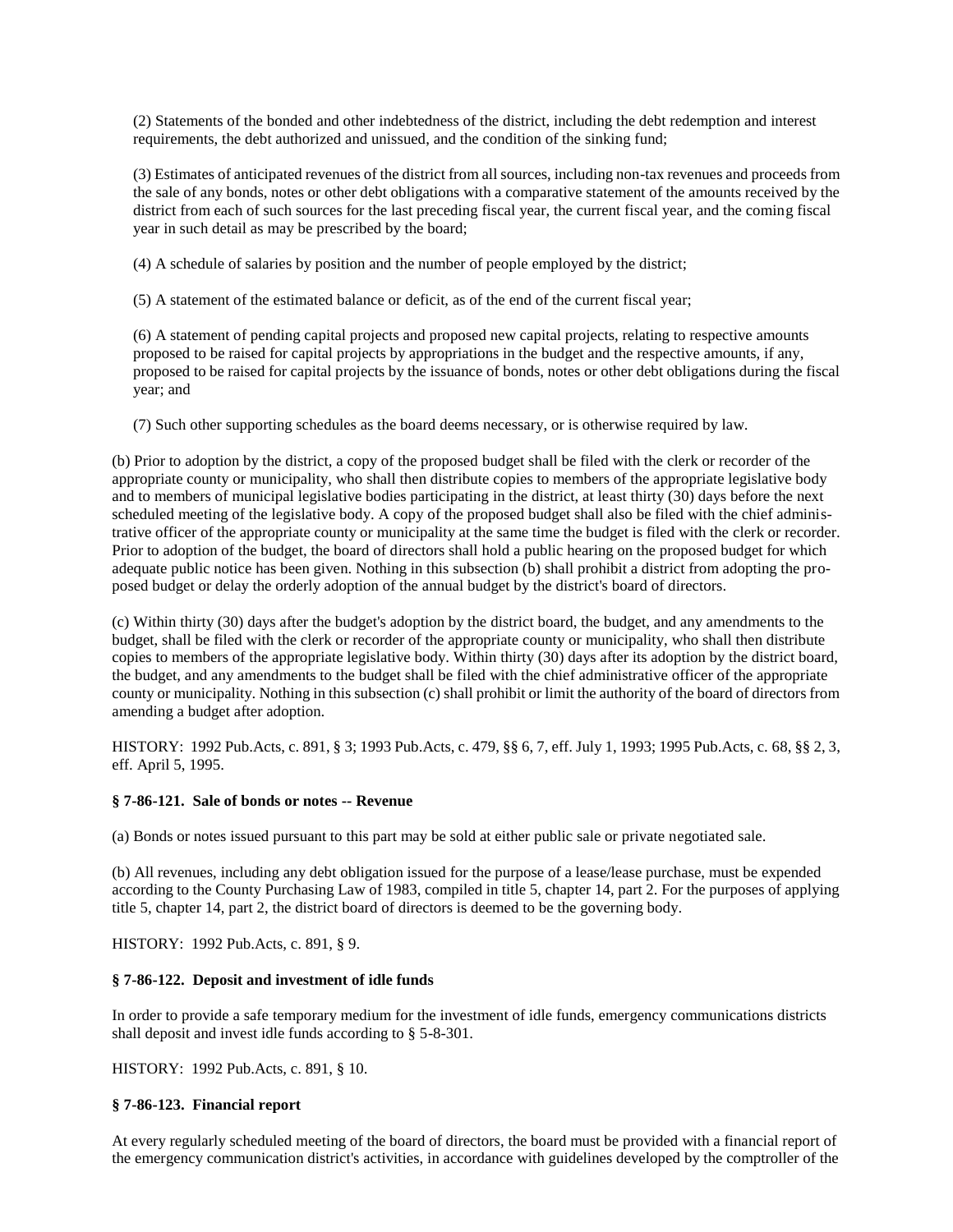treasury.

HISTORY: 1992 Pub.Acts, c. 891, § 11.

# <span id="page-13-0"></span>**§ 7-86-124. Disbursement, transfer, withdrawal or investment of financial assets**

No member of the board of directors shall have control or custody of the financial assets of an emergency communications district. No member of the board of directors, on such member's sole authority, may authorize the disbursement, transfer, withdrawal or investment of any financial assets belonging to the emergency communications district.

HISTORY: 1992 Pub.Acts, c. 891, § 12.

## <span id="page-13-1"></span>**§ 7-86-125. Comprehensive travel regulations for district officers and employees**

(a) The board of directors of each district shall adopt comprehensive travel regulations applicable to all officers and employees of the district. The minimum regulations shall be the same as those of the appropriate county or municipality that created the district. Nothing in this subsection (a) shall prohibit a district from adopting a more stringent policy. However, the district may establish a mileage allowance for travel up to, but not in excess of, the business standard mileage rate established by the Internal Revenue Code, compiled in 26 U.S.C.

(b) If the appropriate county or municipality does not have comprehensive travel regulations as described in subsection (a), the board shall adopt travel regulations. Such regulations shall determine how expenses will be reimbursed and what expenses are reimbursable. A copy of such travel regulations shall be open for public inspection and kept on file in the district office.

HISTORY: 1993 Pub.Acts, c. 479, § 8, eff. July 1, 1993.

# <span id="page-13-2"></span>**§ 7-86-126. Security of district funds by depositories**

All funds deposited with a bank or other financial institution shall be secured by collateral in the same manner and under the same conditions as state deposits under title 9, chapter 4, parts 1 and 4, or as provided in a collateral pool created under title 9, chapter 4, part 5.

HISTORY: 1993 Pub.Acts, c. 479, § 9, eff. July 1, 1993; 1995 Pub.Acts, c. 62, § 1, eff. April 5, 1995.

# <span id="page-13-3"></span>**§ 7-86-127. Streets names and numbers**

(a) Unless expressly provided otherwise by law, the authority to name public and private roads and streets, including roads and streets located within residential developments, and to assign property numbers relating to the roads and streets, is exclusively vested in the legislative bodies of counties for unincorporated areas, and municipalities within their incorporated boundaries; provided, that the exercise of this authority must be in a manner acceptable to the United States postal service.

(b) The legislative bodies of any county or municipality may delegate the authority provided under this section to the emergency communications district, if there be one; provided, that the legislative body shall approve road or street name changes made by the district under such terms as the legislative body may determine.

(c) Any county or city, including districts with delegated authority, may establish and impose reasonable fees and enforce policies relating to the changing of names of roads and streets, and may establish and enforce policies for the assignment and posting requirements of property numbers.

(d) The legislative bodies of all counties and municipalities, or their designees, shall provide their local county election commissions an updated list of any modifications or changes to all house, road, or street names or numbers every six (6) months.

(e) This section may not be construed to require a local government to maintain any portion of a road that the local government has not accepted.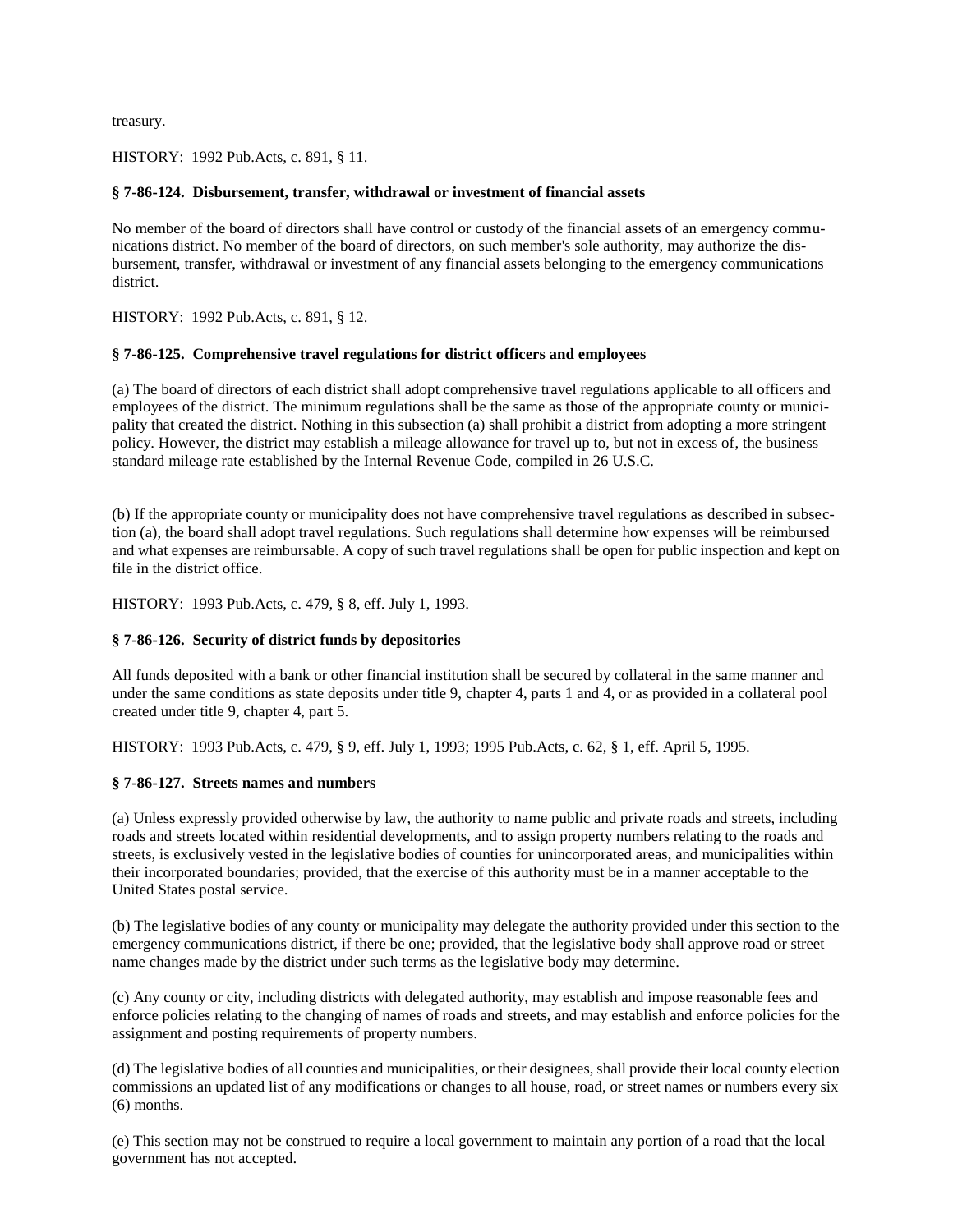<span id="page-14-0"></span>HISTORY: 1994 Pub.Acts, c. 807, § 2, eff. April 15, 1994; 1995 Pub.Acts, c. 68, § 4, eff. April 5, 1995; 1997 Pub.Acts, c. 136, § 1, eff. April 29, 1997; 2004 Pub.Acts, c. 480, § 13, eff. April 8, 2004.

### **§ 7-86-128. Statewide prepaid wireless emergency telephone service charge**

(a)(1) Effective January 1, 2015, when a dealer collects the sales price for a retail sale of communications service or prepaid communications service from a consumer, such dealer shall collect a 911 surcharge of one dollar and sixteen cents (\$1.16).

(2) Any change in the 911 surcharge amount set in subdivision (a)(1) shall be set at a level that is sufficient to fully fund the mandatory disbursements to emergency communications districts, the operational expenses of the state emergency communications board, referred to as "board" in this section, and the Tennessee relay services/telecommunications devices access program ("TRS/TDAP program") as provided in § 65-21-115. In the event of any revenue shortfall, mandatory disbursements to the emergency communications districts and the TRS/TDAP program shall be given priority. Revenues from the surcharge authorized in this section shall be used to support the long-term solvency and operations of emergency communications districts, as well as reasonable and necessary administrative and operational expenses of the board and the 911 Emergency Communications Fund.

(3) If the sales price for a retail sale of communications service is collected by a dealer less frequently than monthly, the 911 surcharge shall still apply and be collected for each month or partial month for which the sales price is collected.

(b) (1) The board may increase the 911 surcharge upon determination of a need for additional funds after a public hearing before the board. At least thirty (30) days' notice shall be provided before the public hearing. There shall be opportunity for public comment at the public hearing. No increase in the 911 surcharge shall take effect until ratified by a joint resolution of the general assembly. Not less than ninety (90) days prior to the rate change, notice of the change shall be provided to all dealers in the manner that notices are provided of changes in sale tax rates pursuant to title 67.

(2) The board may decrease the amount of the 911 surcharge after providing thirty (30) days' notice and opportunity for public comment at a public hearing of the board. After determination of a decrease, the board must give at least sixty (60) days' notice to the speaker of the house or representatives, the speaker of the senate, and the governor. Not less than ninety (90) days prior to the rate change, notice of the change shall be provided to all dealers in the manner that notices are provided of changes in sales tax rates pursuant to title 67.

(3) It is the intent of the general assembly that the 911 surcharge be established at the lowest rate practicable consistent with the purposes of this section. The board shall report annually to the finance, ways and means committees of the senate and house of representatives on the financial status and solvency of emergency communications districts, status of the implementation of a uniform statewide 911 system and the status, level and solvency of the 911 Emergency Communications Fund.

(c) The 911 surcharge applicable to any multi-channel or other complex service that is capable of simultaneously carrying multiple voice and data transmissions, including, but not limited to, private branch exchange service, that is provided to a fixed location with a unique street address or physically identifiable location shall be calculated by applying one (1) 911 surcharge for each simultaneous outbound call that can be placed to 911 using such service.

(d) The maximum number of 911 surcharges that may be imposed on a single subscriber of retail communications services provided to a fixed location shall not exceed two hundred (200) surcharges per building with a unique street address or physically identifiable location. A communications service that is priced lower than five dollars (\$5.00) per month or a prepaid communications service priced below a one-time fee of less than ten dollars (\$10.00) shall not constitute a retail communications service for purposes of the 911 surcharge and shall not be subject to a 911 surcharge in accordance with subsection (a).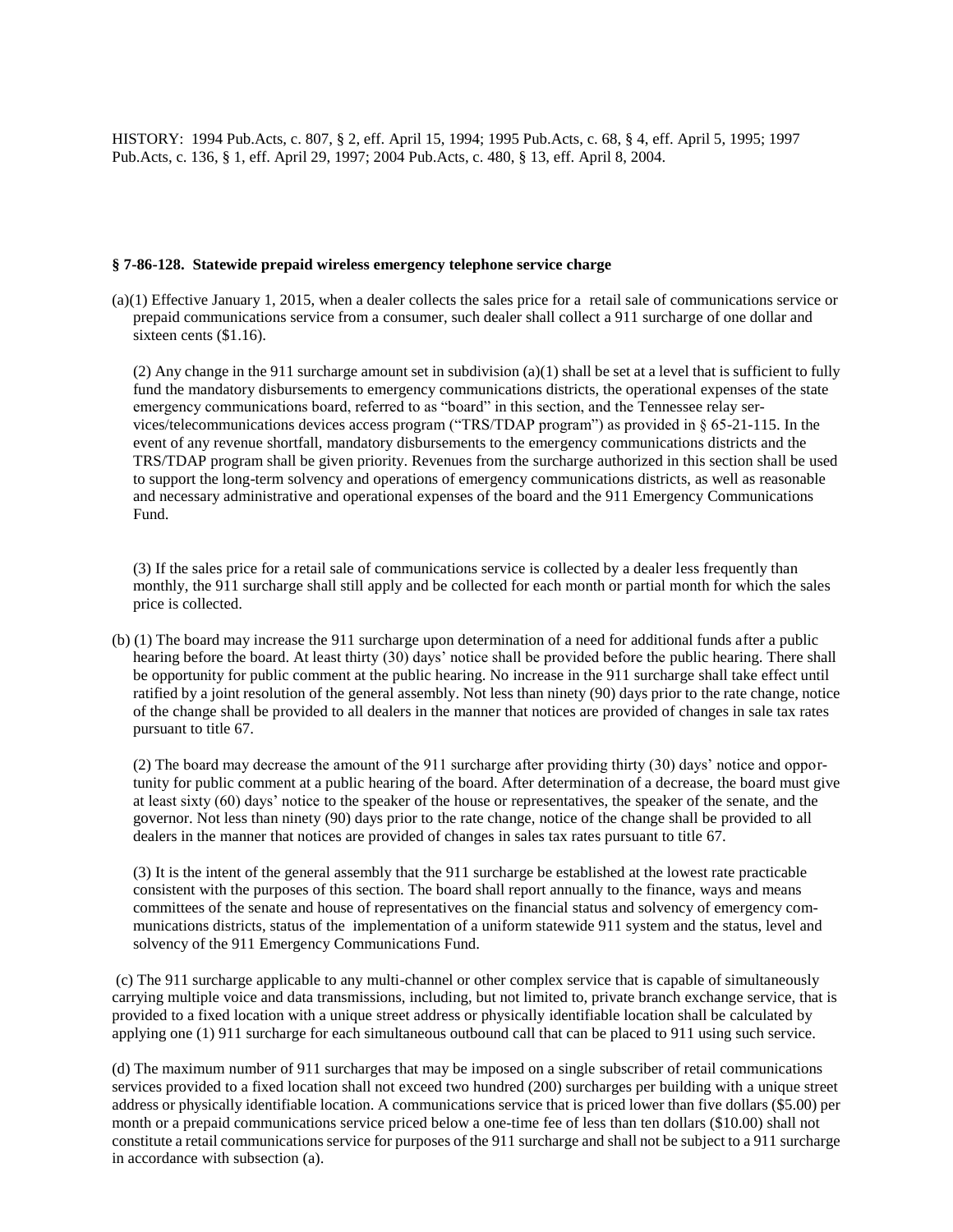(e) The 911 surcharge shall, when practicable, be displayed as a separate line item by dealers of communications service on customer bills or invoices. 911 surcharge revenue actually collected by a dealer shall be remitted to the board every two (2) months. No additional or local 911 surcharges on retail communications service shall be permitted. Dealers of retail communications service shall have no obligation to remit surcharges that they are unable to collect from subscribers.

(f) (1) For prepaid communications service, the surcharge shall be collected at the point of sale and remitted to the department of revenue at the times and in the manner provided by title 67, chapter 6, with respect to the sales and use taxes. The department of revenue shall establish registration and payment procedures that substantially coincide with the registration and payment procedures that apply under title 67, chapter 6.

(2) A dealer of prepaid communications service shall be permitted to deduct and retain up to three percent (3%) of 911 surcharges that are collected by the dealer from consumers.

(3) The audit and appeal procedures applicable under title 67, chapter 1, shall apply to the 911 surcharges on prepaid communications service.

(4) The department of revenue shall pay all remitted 911 surcharges to the board within thirty (30) days of receipt, for use by the board in accordance with part 3 of this chapter. The department of revenue may deduct an amount, up to two percent (2%) of collected charges, to be retained by the department of revenue to reimburse its direct costs of administering the collection and remittance of 911 surcharges.

(g) The 911 surcharge is the liability of the subscriber and not of the dealer. Dealers are authorized to demand payment from any subscriber who fails to pay any authorized 911 surcharge, and may take legal action, in the sole discretion of the dealer, to collect the 911 surcharge from any such subscriber, or may, in the alternative, and without any liability to such subscriber for any losses or damages that result from termination, terminate all service to such subscriber.

(h) Notwithstanding this section to the contrary, the board may withhold such distribution to an emergency communications district, if the district is operating in, or fails to correct a specific violation of state law. This may include, but not be limited to, the failure to submit an annual budget or audit, operating contrary to the open meeting requirements of title 8, chapter 44, part 1, or failure to comply with any requirements of this chapter 86. Further, the board may also withhold such distribution if it deems that the district is not taking sufficient actions or acting in good faith to establish, maintain, or advance E911 service for the citizens of an emergency communications district.

HISTORY: 2010 Pub.Acts, c. 774, § 3, eff. July 1, 2011; 2014 Pub.Acts c. 795 § 4, eff. January 1, 2015.

# <span id="page-15-0"></span>**§ 7-86-129. Purchasing by emergency communications districts**

(a) Any emergency communications district may purchase equipment under the same terms of a legal bid initiated by any other district.

(b)(1) Any emergency communications district may purchase directly from a vendor the same goods and equipment at the same price and under the same terms as provided in a contract for such equipment entered into by any other district.

(2) Any emergency communications district that purchases goods and equipment under this subsection (b) shall directly handle payment, refunds, returns, and any other communications or requirements involved in the purchase of the equipment without involving the district that originated the contract. The originating district shall have no liability or responsibility for any purchases made by another district under a contract that the originating district negotiated and consummated.

HISTORY: 2011 Pub.Acts, c. 117, § 1, eff. April 25, 2011.

### <span id="page-15-1"></span>**§ 7-86-130. 911 Surcharge Revenue; excess distribution carry forward**

Any 911 surcharge revenue collected in excess of the annual fiscal requirements of the board and the mandatory every two (2) months payments to emergency communications districts shall not revert to the general fund. The board shall distribute a minimum of fifty percent (50%) of any revenue collected in excess of its annual fiscal requirements to the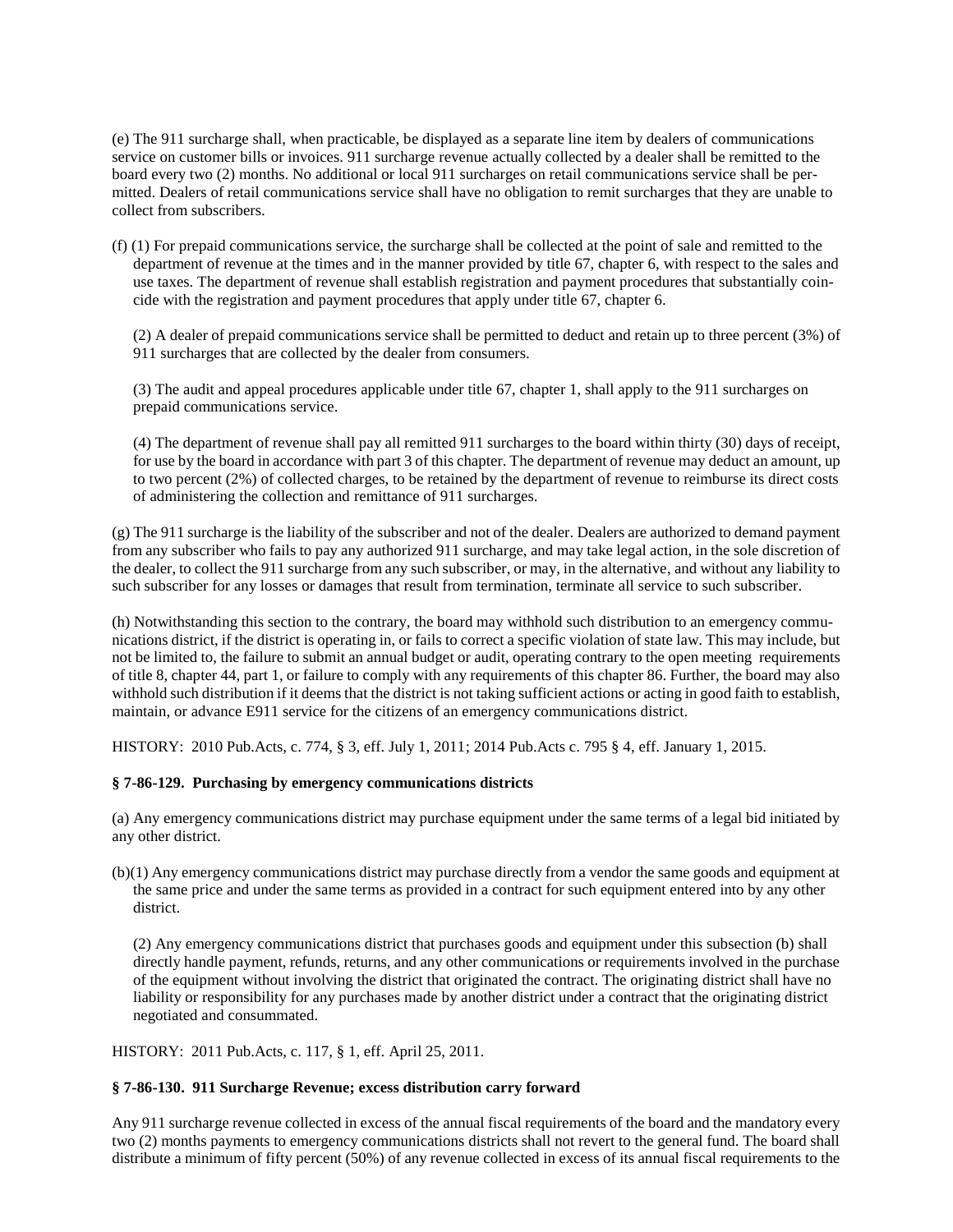emergency communications districts in accordance with policies adopted by the board. Any unspent funds at the end of a fiscal year shall be carried forward to the next fiscal year to be used as a beginning balance of the fiscal requirements for such fiscal year.

HISTORY: 2014 Pub.Acts c. 795 § 7, eff. January 1, 2015.

### <span id="page-16-0"></span>**§ 7-86-131. Tennessee advisory commission on intergovernmental relations; study and report**

The Tennessee advisory commission on intergovernmental relations shall study and report its conclusions to the joint committee on government operations on or before September 15, 2017, regarding the following matters:

(1) Whether the 911 surcharge is generating adequate revenue to cover the costs of the services, equipment, maintenance and improvements needed to provide a uniform, stable and effective statewide 911 system;

(2) Whether the expansion of 911 system functionality resulting from implementation of IP-based next generation 911 technology has increased or decreased costs for emergency communications districts;

(3) Whether there is a need or benefit to consolidate emergency communications districts or PSAPs;

(4) Whether the 911 surcharge is generating more revenue than necessary to implement the purpose of this act and can be reduced to the benefit of communications consumers;

(5) Whether a flat rate communications services surcharge is the best manner in which to fund 911 system costs or whether such costs should be funded by a percentage surcharge or a different source, such as water service, electric power service or state general funds or local taxes;

(6) Whether the board membership of the state emergency communications board should be amended to include other stakeholders such as telecommunications providers, emergency communications districts that dispatch, and other interested parties;

(7) Whether there is a need or benefit for the board to have the ability to raise the 911 surcharge rate should there be a financial reason to do so;

(8) Whether there is a need or benefit for the providers of communications services to register with the board prior to providing service; and

(9) Whether there is a need or benefit for providers of communications services to notify the board when there is a known service interruption**.** 

HISTORY: 2014 Pub.Acts c. 795 § 10, eff. January 1, 2015.

## <span id="page-16-1"></span>**§§ 7-86-132 to 7-86-150. [Reserved]**

### <span id="page-16-2"></span>**§ 7-86-151. Systems funded by general revenues -- Construction of chapter**

(a) The legislative body of any municipality or county is authorized by ordinance or resolution, respectively, to establish, operate and maintain an emergency communications system providing 911 service within its boundaries when funded by general revenues.

(b) No provisions of this chapter shall be construed to prohibit such service by such municipality or county.

HISTORY: 1987 Pub.Acts, c. 94, § 5.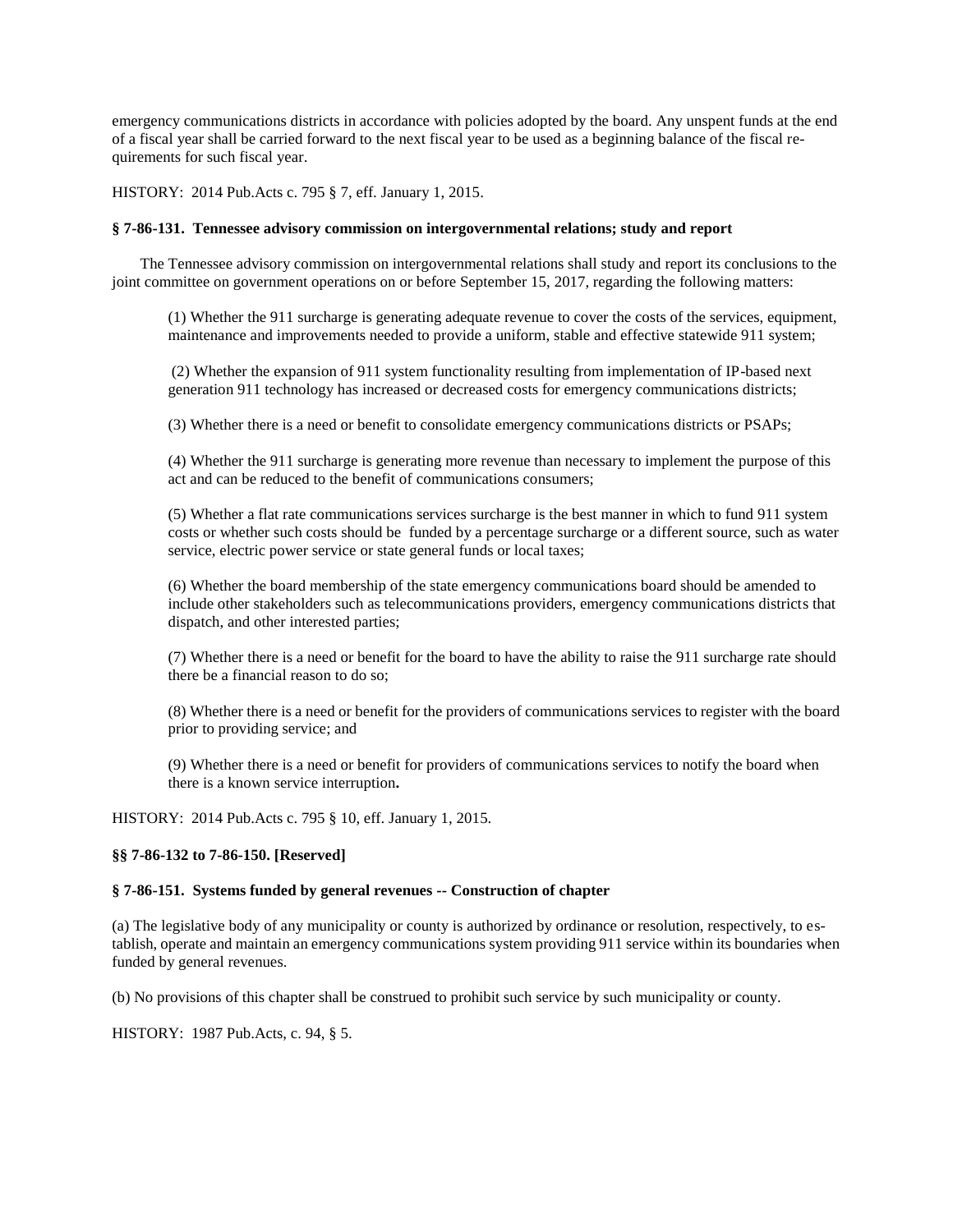# <span id="page-17-0"></span>**PART2 - EMERGENCY DISPATCHES**

<span id="page-17-1"></span>**§ 7-86-201. Repealed by 2000 Pub.Acts, c. 946, § 3, eff. July 1, 2000**

<span id="page-17-2"></span>**§ 7-86-202. Repealed by 2000 Pub.Acts, c. 946, § 3, eff. July 1, 2000**

<span id="page-17-3"></span>**§ 7-86-203. Repealed by 2000 Pub.Acts, c. 946, § 3, eff. July 1, 2000**

### <span id="page-17-4"></span>**§ 7-86-204. Fire protection -- No liability for costs of services rendered to a nonsubscriber**

(a) If an emergency communications district requests fire protection services, and if a utility district providing fire protection services responds to a request for a nonsubscriber, then the emergency communications district has no liability for the cost of such service.

(b) This section shall only apply in counties having a population of not less than eighty-five thousand eight hundred (85,800) nor more than eighty-six thousand one hundred (86,100), according to the 1990 federal census or any subsequent federal census.

HISTORY: 1997 Pub.Acts, c. 99, §§ 2, 3, eff. April 16, 1997.

# <span id="page-17-5"></span>**§ 7-86-205. Requirements for public safety dispatchers**

(a) Regardless of agency or governmental jurisdiction, each emergency call taker or public safety dispatcher who receives an initial or transferred 911 call from the public is subject to the training and course of study requirements established by the emergency communications board created pursuant to § 7-86-302.

(b)(1) The emergency communications board established by § 7-86-302 is the sole authority to implement this section and may determine whether to grant an exception to or to waive the requirements of subdivisions  $(d)(4)$  and  $(5)$ , to the extent authorized pursuant to subdivision  $(d)(2)$ , for an emergency call taker or public safety dispatcher at the request of a majority of the membership of a board of directors of an emergency communications district. No person may be employed as an emergency call taker or public safety dispatcher, who requires a waiver under this section, until such waiver is granted. The board may establish an advisory committee to hear and review requests for exceptions and waivers, and make recommendations to the board on whether to grant or deny the requests. The meetings of the committee shall be open to the public, recorded and the recording open to public inspection. Any party adversely affected may, within sixty (60) days of the board's decision, initiate a contested case as provided by the Uniform Administrative Procedures Act, compiled in title 4, chapter 5, which shall be heard by an administrative law judge sitting alone.

(2) The board may grant a waiver of pre-employment requirements under the following circumstances:

(A) Military History. The board may waive pre-employment requirements relating to the military history for the following separations from military service:

(i) An entry level separation; or

(ii) A general discharge under honorable conditions.

(B)(i) Criminal Activity. The board may consider a waiver from pre-employment requirements relating to criminal activity if the person has been convicted of or pleaded guilty to or entered a plea of *nolo contendere* to any violation of any federal or state law or city ordinance with the following charges:

(*a*) Relating to force, violence, theft, dishonesty, gambling, liquor (including driving while intoxicated) if such violation is a misdemeanor and is not classified as a domestic violence offense; or

(*b*) Controlled substances or controlled substance analogues when the offense was classed as a misdemeanor.

(ii) The employing agency requesting waiver must present a copy of the final court disposition of the case.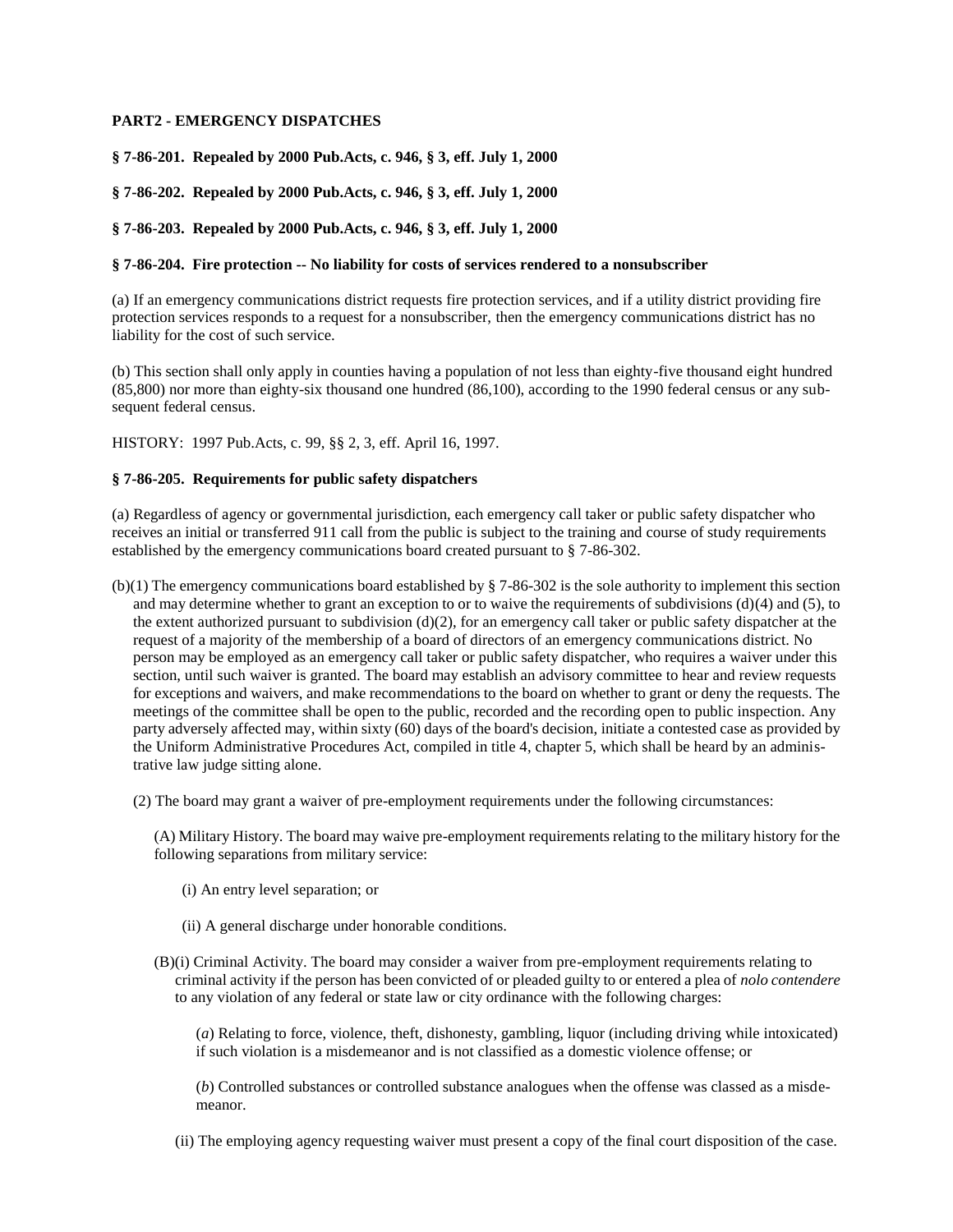(C) Expungement of Charges. The board may consider a waiver from pre-employment requirements relating to expungement of misdemeanor charges, except for charges classified as a domestic violence offense, on an individual basis and depending on the circumstances. It is the responsibility of the requesting agency to present information and court documentation relating to the expungement to the board.

(c) Except as provided in subsection (e), beginning July 1, 2006, all emergency call takers or public safety dispatchers subject to this section shall have successfully completed a course of study approved by the emergency communications board created pursuant to § 7-86-302.

(d) Except as provided in subsection (f), in addition to the requirements of subsection (c), any such person shall:

(1) Be at least eighteen (18) years of age;

(2) Be a citizen of the United States;

(3) Be a high school graduate or possess equivalency;

(4) Not have been convicted or pleaded guilty to or entered a plea of nolo contendere to any felony charge or to any violation of any federal or state laws or city ordinances relating to force, violence, theft, dishonesty, gambling, liquor, controlled substances or controlled substance analogues;

(5) Not have been released or discharged under other than an honorable or medical discharge from any of the armed forces of the United States;

(6) Have such person's fingerprints on file with the Tennessee bureau of investigation;

- (7) Have passed a physical examination by a licensed physician; and
- (8) Have a good moral character as determined by a thorough investigation conducted by the employing agency.

(e) All emergency call takers and public safety dispatchers subject to this section employed after July 1, 2006, shall have six (6) months from the date of their employment to comply with this section.

(f) Notwithstanding other provisions of law to the contrary, the law in effect prior to May 1, 1994, relative to public safety dispatchers shall apply to any person who had more than five (5) years of continuous employment as a public safety dispatcher on May 1, 1994.

HISTORY: 1994 Pub.Acts, c. 940, § 1, eff. May 9, 1994; 1997 Pub.Acts, c. 257, § 1, eff. May 22, 1997; 1997 Pub.Acts, c. 320, §§ 1,2, eff. May 30, 1997; 1998 Pub.Acts, c. 1108, § 31;2000 Pub.Acts, c. 946, § 3, eff. July 1, 2000; 2003 Pub.Acts, c. 254, §§ 2, 3, eff. July 1, 2003; 2005 Pub.Acts, c. 129, §§ 1 to 3, eff. May 4, 2005; 2011 Pub.Acts, c. 265, § 1, eff. May 23, 2011; 2012 Pub.Acts, c. 848, § 4, eff. May 15, 2012.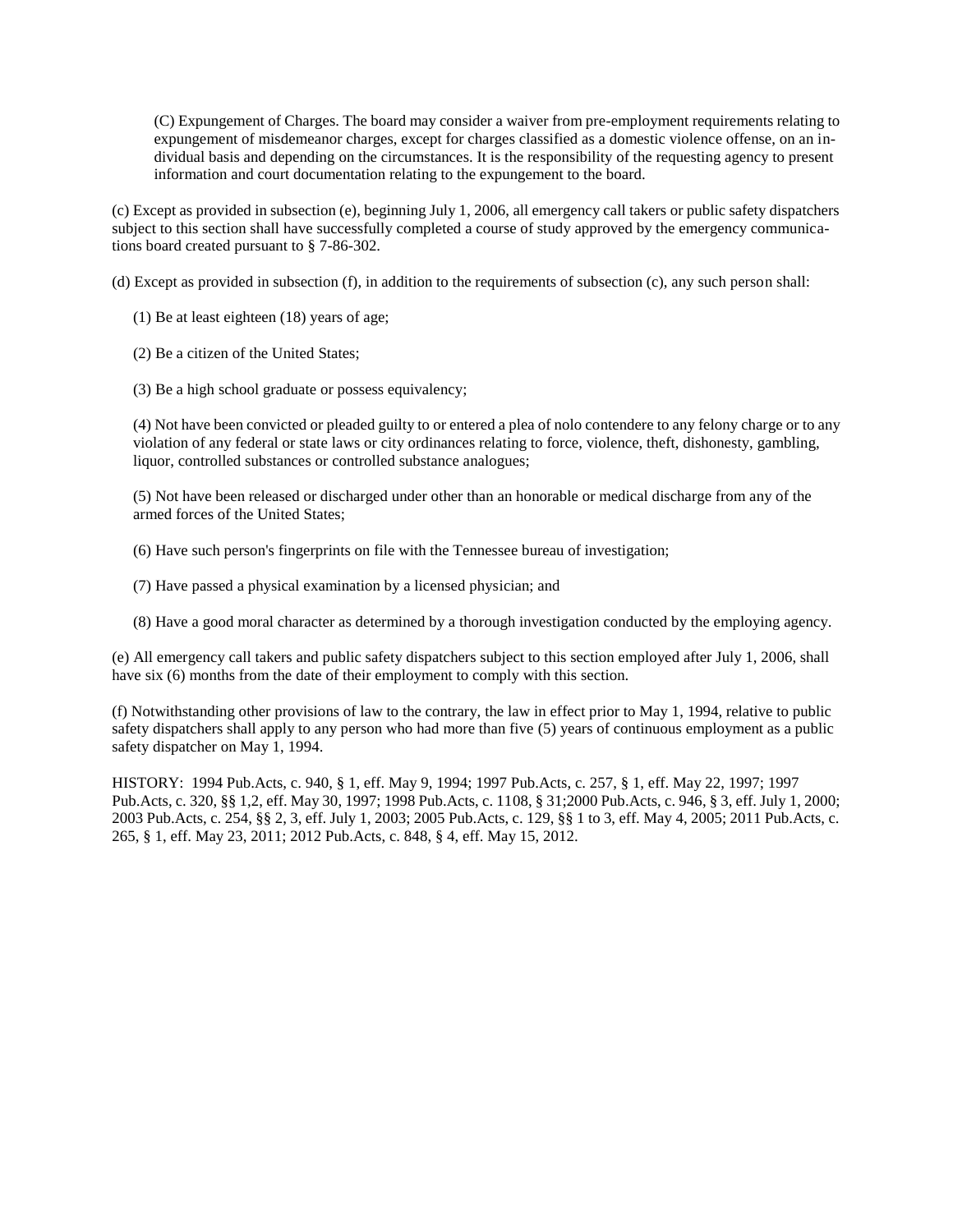# <span id="page-19-0"></span>**PART 3 - STATEWIDE ENHANCED 911 SERVICE**

### <span id="page-19-1"></span>**§ 7-86-301. Legislative findings**

The general assembly finds that the "Emergency Communications District Law" has been successfully embraced by the vast majority of Tennessee counties, most of which have already initiated basic or enhanced 911 service and are developing or maintaining this lifesaving service in furtherance of the purposes stated in the law. The general assembly also finds that the establishment of emergency communications services for all citizens of the state will promote the public interest. The general assembly further finds that statewide wireless enhanced 911 service is in the public interest.

HISTORY: 1998 Pub.Acts, c. 1108, § 1, eff. May 20, 1998.

## <span id="page-19-2"></span>**§ 7-86-302. Emergency communication board established -- Members -- Terms of office -- Officers – Meetings**

(a) There is created in the department of commerce and insurance an emergency communications board, referred to in this part as "the board", for the purpose of assisting emergency communications district boards of directors in the area of management, operations, and accountability, and establishing emergency communications for all citizens of the state. Notwithstanding the provisions of any law to the contrary, the board shall, upon being constituted, exercise its powers and duties, in accordance with the provisions of this part, relative to all emergency communications districts established pursuant to this chapter or by any public or private act.

(b) (1) The board shall be composed of nine (9) members as follows:

(A) The comptroller of the treasury or the comptroller's designee. The appointment of the comptroller's designee to the board shall be for the term of office of the comptroller;

(B) One (1) member, appointed by the governor, who has no connection to emergency communications districts and who does not fulfill any other requirements for appointment to the board;

(C) One (1) representative of county government, appointed by the speaker of the senate;

(D) One (1) representative of city government, appointed by the speaker of the house of representatives;

(E) Three (3) members, appointed by the governor, who shall either be a current director of an emergency communications districts or a current member of an emergency communications district boards of directors at the time of their appointment. The members appointed pursuant to this subdivision shall each reside in a separate grand division of the state;

(F) One (1) at large member appointed by the speaker of the senate, who at the time of the member's appointment is either a current director of an emergency communications district or a current member of an emergency communications district board of directors; and

(G) One (1) at large member appointed by the speaker of the house of representatives, who at the time of the member's appointment is either a current director of an emergency communications district or a current member of an emergency communications district board of directors.

(2) No more than one (1) member appointed pursuant to subdivisions  $(b)(1)(E)-(G)$  shall be from the same county

(3) In appointing members to the board, the appointing authorities shall strive to ensure that the composition of the board represents:

- (A) The diversity of persons in Tennessee by considering race, gender, age, and geographical and political interests;
- (B) Emergency communication districts in urban and rural areas of the state; and
- (C) Emergency communication districts that employ both E-911 operators and dispatchers.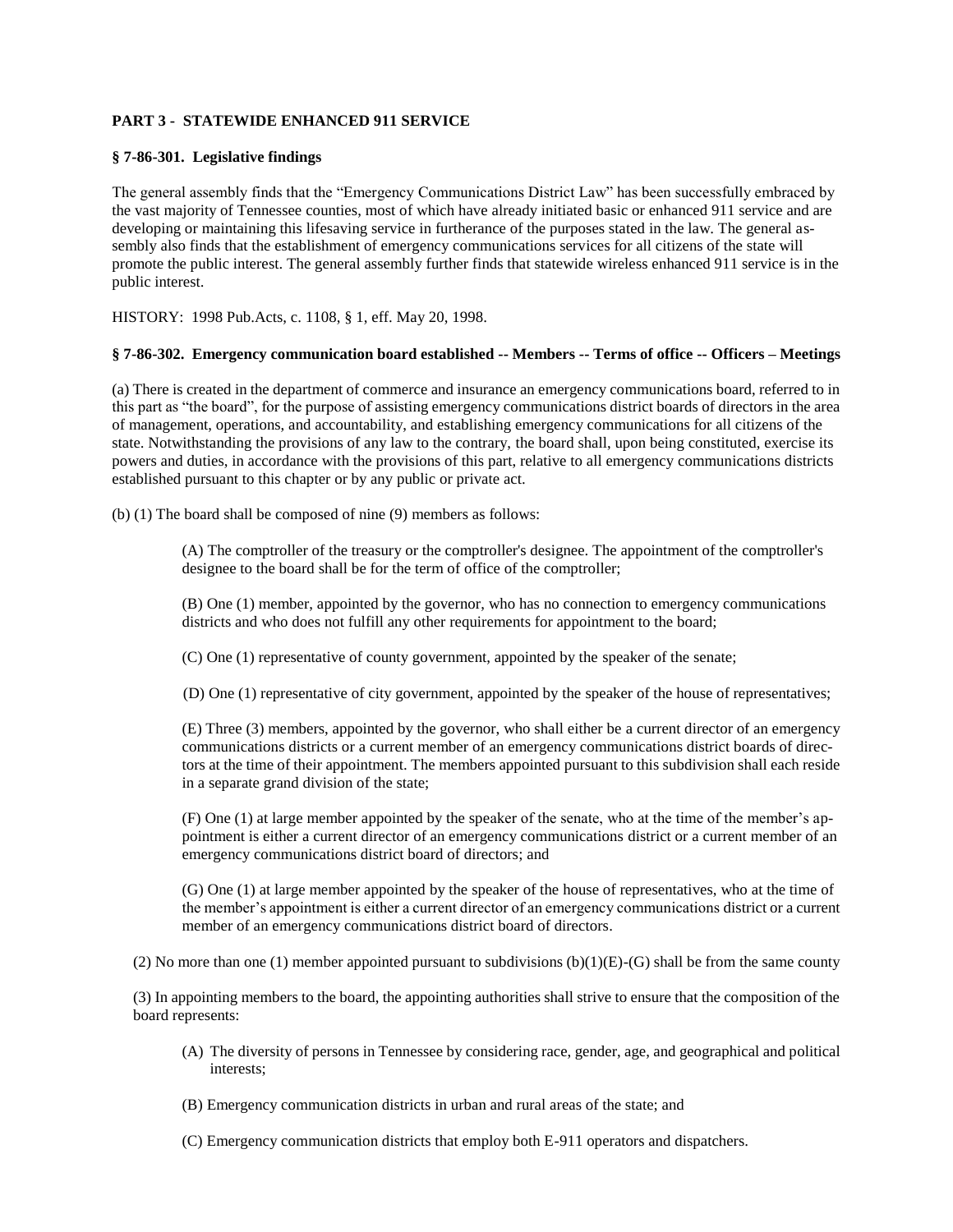(c) (1) The governor shall appoint a successor to the member who has no connection to emergency communications districts following the expiration of that member's term on June 30, 2016, in accordance with subdivision  $(b)(1)(B)$ .

(2) The speaker of the senate shall appoint a successor to the member who represents county government following the expiration of that member's term on June 30, 2018, in accordance with subdivision (b)(1)(C).

(3) The speaker of the house of representatives shall appoint a successor to the member who represents city government following the expiration of that member's term on June 30, 2017, in accordance with subdivision  $(b)(1)(D)$ .

(4) The governor shall appoint successors to the three (3) members who represent emergency communication districts following the expiration of those members' terms on June 30, 2018, in accordance with subdivision  $(b)(1)(E)$ .

(5) The speaker of the senate shall appoint a successor to the member who represents an emergency communications district following the expiration of that member's term on June 30, 2016, in accordance with subdivision  $(b)(1)(F)$ .

(6) The speaker of the house of representatives shall appoint a successor to the member who represents an emergency communications district following the expiration of that member's term on June 30, 2017, in accordance with subdivision  $(b)(1)(G)$ .

(d) Members appointed in accordance with subsection (c) shall serve three-year terms, to begin on July 1 and terminate on June 30, three (3) years thereafter.

(e) Members shall be selected to serve on the board for no more than two (2) successive terms.

(f) The board shall elect a chair and other officers as it may deem necessary and appropriate. The officers shall be elected for two-year terms.

(g) The board shall meet quarterly, and at the call of the chair.

(h) A quorum shall consist of five (5) or more members; and all official action of the board shall require a quorum.

(i) (1) Any member of the board who fails to attend at least fifty percent (50%) of the regularly scheduled meetings of the board within any twelve-month period shall automatically be removed from the board and a successor member shall be appointed by the appointing authority to serve out the remaining term of the member being replaced.

(2) Subdivision (i)(1) shall not apply to meetings held in accordance with § 7-86-314(a).

(j) All meetings of the board shall be subject to the open meeting provisions of title 8, chapter 44, and the public records provisions of title 10, chapter 7.

(k) The executive director shall compile a report of the board's expenditures by item and revenue by source for the quarter prior to each board meeting, with the most recent report to be posted and prominently displayed on the board's web site each quarter.

HISTORY: 1998 Pub. Acts, c. 1108, § 5, eff. May 20, 1998; 2013 Pub. Acts, c. 438, § 3; 2015 Pub. Acts. 350 § 3, eff. May 4, 2015.

#### <span id="page-20-0"></span>**§ 7-86-303. Budget -- Salary and expenses -- Funding -- Authorized disbursements**

(a) The board's budget shall be subject to approval by the general assembly.

(b) No member of the board is entitled to a salary for duties performed as a member of the board. Each member is entitled to reimbursement for travel and other necessary expenses incurred in the performance of official duties, in accordance with the state comprehensive travel regulations as promulgated by the commissioner of finance and administration and approved by the attorney general and reporter.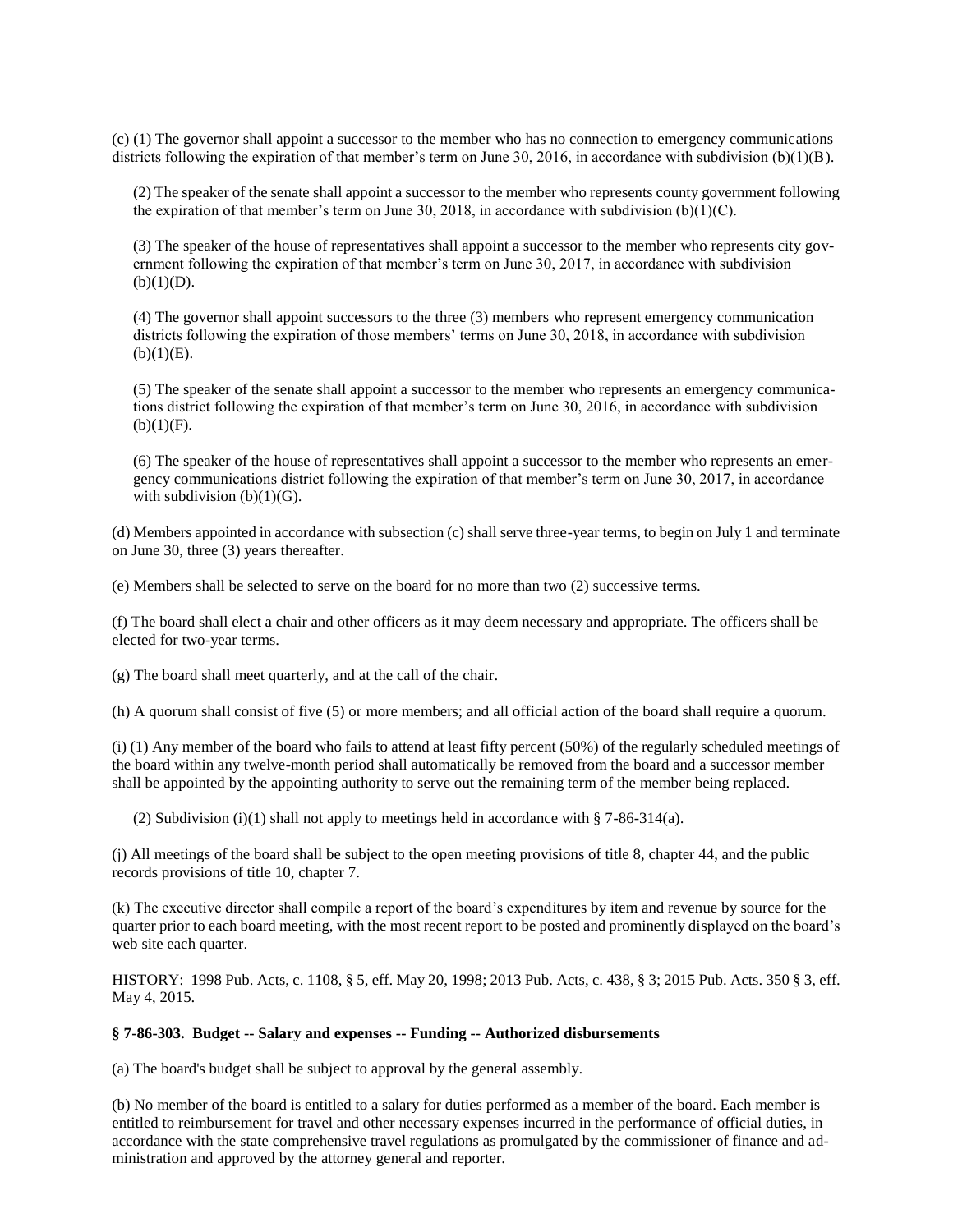(c) The board shall be funded by the 911 surcharge established in § 7-86-128.

(d) All current funds, including those funds currently in the 911 Emergency Communications Fund, funds collected by the board in future, and interest accrued on these funds shall be deposited in the state treasury in a separate interest-bearing fund to be known as the 911 Emergency Communications Fund. Disbursements from this fund shall be limited solely to the operational and administrative expenses of the board and the purposes as expressed in this part 3. At no time during its existence shall the 911 Emergency Communications Fund, or earnings derived thereof, be used to fund the general expenses of the state of Tennessee.

(e) In order to maintain adequate 911 funding provided to emergency communications districts, the board shall annually distribute to each emergency communications district a base amount equal to the average of total recurring annual revenue the district received from distributions from the board and from direct remittance of 911 surcharges for fiscal years 2010, 2011, and 2012; however, in no event shall such distribution be less than the amount the district received in fiscal year 2012. On or before December 1, 2014, the board shall publish on its web site the base amount for each emergency communications district. The board may not reduce the base amount for any emergency communications district unless the local government funding for such emergency communications district is reduced, in which case the board may reduce the base amount by the same amount as the local funding reduction. Any emergency communication district established after the effective date of this act shall be entitled to receive a base amount from the board in an amount determined by the board. Disbursal of the base amount to emergency communications districts shall be conducted in the following manner:

(1) The board shall distribute one-sixth (1/6) of the base amount for each emergency communications district every two (2) months, beginning at the end of the second month of each fiscal year; and

(2) Any emergency communications district with a locally established 911 surcharge in effect as of July 1, 2011, less than the maximum allowable surcharge then in effect shall be eligible to apply to the board for an increase in the base amount. The board shall promulgate rules and regulations to facilitate such a request and to set minimum criteria that the emergency communication district must satisfy to obtain increased funding. The board shall not be obligated to increase the base amount if the board lacks sufficient funds or if the board, after reviewing its criteria as set out in its rules, finds the emergency communication district has not met the guidelines.

(f) The board's operational expenses shall include the implementation and maintenance of an IP-based next generation 911 network and any future 911 system advancements the board deems necessary, provided that the board shall provide a report to the information systems council each year to describe any such future 911 system advancements. The board's operational expenses shall also include funding to the Tennessee regulatory authority for the Tennessee relay services/telecommunications devices access program ("TRS/TDAP"), which provides assistance to those Tennesseans whose disabilities interfere with their use of communications services and technologies. Funding provided by the board shall not exceed the total cost of the TRS /TDAP program in 2012 unless approved by the fiscal review committee.

HISTORY: 1998 Pub.Acts, c. 1108, § 7, eff. May 20, 1998; 2014 Pub.Acts c. 795 § 6, eff. January 1, 2015.

## <span id="page-21-0"></span>**§ 7-86-304. Uniform financial accounting system -- Audit -- Annual budgets -- Supervision of financially distressed districts**

(a) The comptroller of the treasury is directed to develop a uniform financial accounting system conforming to generally accepted accounting principles for use as required by this section. Effective July 1, 1999, each emergency communications district shall use the uniform accounting system developed by the comptroller of the treasury.

(b) The annual audit of all emergency communications districts shall disclose the failure of any such district to maintain such a financial accounting system as prescribed by the comptroller of the treasury. The comptroller of the treasury shall file with the board a copy of the audited financial statements of each emergency communications district, prepared pursuant to § 7-86-113. The board shall have authority to act upon any adverse findings noted in such audits or financial statements and to order such action as may be necessary to remedy the adverse findings.

(c) The board of directors of each emergency communications district shall file with the board a copy of its annual budget, prepared in accordance with § 7-86-120.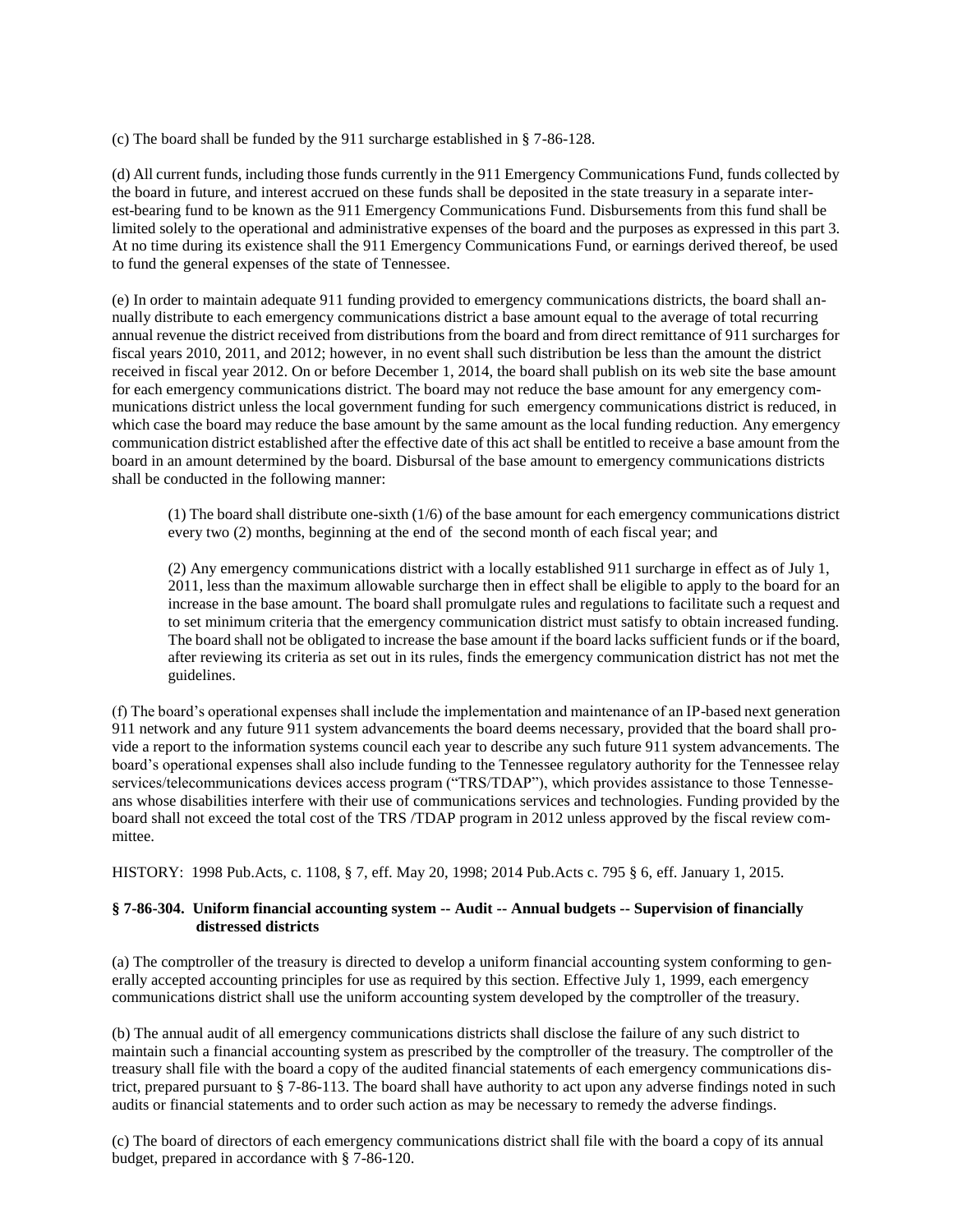- (d)(1) Any emergency communications district that is a financially distressed emergency communications district shall be subject to the supervision and evaluation of the board. A "financially distressed emergency communications district" is a district that, as shown by the annual audits:
	- (A) Has a negative change in net position for a period of three (3) consecutive years;
	- (B) Has deficit total net position; or
	- (C) Is in default on any indebtedness.

(2) Notwithstanding subdivision  $(d)(1)$ , the board may determine that a district is a "financially distressed emergency communications district," and shall be subject to the supervision and evaluation of the board, if a district:

(A) Is the subject of a lien filed by the internal revenue service;

(B) The board determines that it appears that the district cannot satisfy its financial obligations to the extent that the continued operation of the district is at risk; or

(C) The district has defaulted on any indebtedness due to insufficient funds, such default is not cured within sixty (60) days and, upon determination of the board, it appears that the district cannot satisfy its financial obligations to the extent that the continued operation of the district is at risk.

(3) After reviewing the financial statements and operations of any financially distressed emergency communications district, and after holding a public hearing within such district's service area, the board may prescribe a rate structure, up to the maximum established pursuant to § 7-86-108(a)(2)(A), to be adopted by the district, as may be necessary to cause the district to liquidate in an orderly fashion any deficit total net position, to cure a default on any indebtedness of the district, and to eliminate the negative change in net position, or any of these.

(e) If the board of an emergency communications district fails to adopt the prescribed rate structure, the board may, in addition to any and all other remedial actions available to it, petition the chancery court, in a jurisdiction in which the emergency communications district is operating, to require the adoption of the rate structure prescribed by the board or such other remedial actions that, in the opinion of the court, may be required to cause the district to be operated in accordance with the provisions of state law.

HISTORY: 1998 Pub.Acts, c. 1108, § 8, eff. May 20, 1998; 2001 Pub.Acts, c. 149, § 3, eff. May 3, 2001; 2004 Pub.Acts, c. 619, §§ 10 to 12, eff. May 6, 2004; 2014 Pub.Acts, c. 579, §1to 3.

#### <span id="page-22-0"></span>**§ 7-86-305. Consolidation or merger for purposes of financial stability**

(a) As a means to restore financial stability to financially distressed emergency communications districts and to ensure continued 911 service for the benefit of the public, the board may study the possible consolidation or merger of two (2) or more adjacent emergency communications districts, if at least one (1) such emergency communications district is financially distressed. In the event that the board determines that such a consolidation or merger is in the best interest of the public, and after holding public hearings within the service areas of the affected emergency communications districts, the board may order the consolidation or merger. The board shall establish rules and policies concerning the composition and selection of the board of directors, and shall establish technical and operating standards and a rate structure for such multi-jurisdictional emergency communications district; provided, that such action shall not threaten the financial integrity or stability of the affected emergency communications districts, or the level and quality of 911 service.

(b) Notwithstanding subsection (a) to the contrary, a merger or consolidation affecting a non-financially distressed emergency communications district shall not become effective without the prior approval of the board of directors of such non-financially distressed emergency communications district.

(c) For purposes of determining whether an emergency communications district is financially distressed, the board shall not consider an emergency communications district's depreciation costs as an operating expense.

HISTORY: 1998 Pub.Acts, c. 1108, § 9, eff. May 20, 1998; 2014 Pub.Acts c. 795 § 11, eff. January 1, 2015.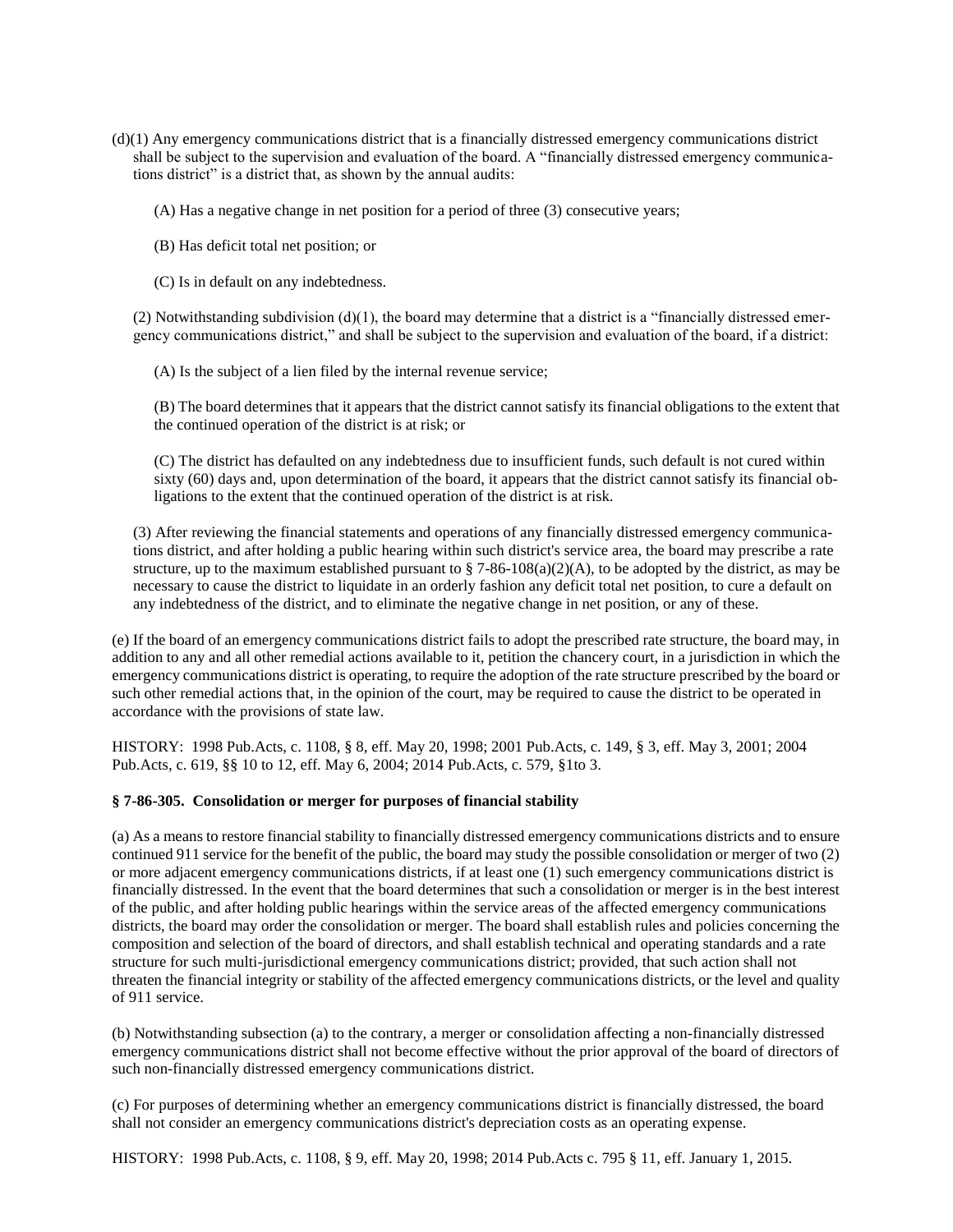#### <span id="page-23-0"></span>**§ 7-86-306. Powers and duties of board -- Review of decisions or orders of board**

(a) In order to effectuate the purposes of this part, the board has the power and authority to:

(1) Promulgate rules and regulations in accordance with the Uniform Administrative Procedures Act, compiled in title 4, chapter 5, for the conduct of the affairs of the board;

(2) Adopt a seal for the board, prescribe the style of the seal, and alter the seal at pleasure;

(3) Subject to title 9, chapter 4, part 51 appoint and fix the salaries and duties of the experts, agents, and employees, and set the qualifications for such persons as it deems necessary.

(4) (A) Appoint an executive director, who shall be a person of good moral character and shall be professionally qualified to administer, manage, and direct the affairs and business of the board, which include, but are not limited to:

(i) Maintaining and securing all essential records and files;

- (ii) Implementing board policies and procedures;
- (iii) Informing the board as to state statutes, policies, and procedures; and
- (iv) Any other matters delegated by the board.

(B) For the purposes of §§ 8-30-201 and 8-30-202, the executive director of the board shall be considered the equivalent of an assistant commissioner.

(C) Before assuming any official duties, the executive director shall take and subscribe to the oath of office and shall execute a bond in the manner prescribed by title 8, chapter 19. This subdivision  $(a)(4)(C)$  shall not apply to the executive director serving on the effective date of this act.

(5) Subject to title 12, make and enter into contracts and purchases;

(6) Adopt a proposed budget, which shall be included in the proposed budget of the department of commerce and insurance;

(7) Accept gifts, grants, or other moneys, and to receive appropriations that may be made by law;

(8) Provide advisory technical assistance to any emergency communications district upon request;

(9) Administer the deployment of 911 service for emerging communications technologies, including, but not limited to, IP-enabled service, that are capable of connecting users dialing or entering the digits 911 to public safety answering points and other non-wireline services;

(10) Establish technical operating standards for emergency communications districts and periodically review and revise wireless enhanced 911 standards based on orders and rulings by the federal communications commission (FCC);

(11) Establish operating standards concerning acceptable uses of revenue for emergency communications districts and periodically review and revise these standards;

(12) Respond to requests from emergency communications districts, commercial mobile radio service (CMRS) providers or other parties and subject to availability of funds, review and approve requests for reimbursements for expenditures or payment of obligations incurred to implement, operate, maintain, or enhance statewide wireless enhanced 911 service in conformance with any rules or orders of the FCC, and other federal and state requirements that pertain to wireless enhanced 911 service;

(13) Raise the emergency telephone service charge rates of an individual emergency communications district up to the maximum established in § 7-86-108(a)(2)(A); provided, that the district meets financial and operational criteria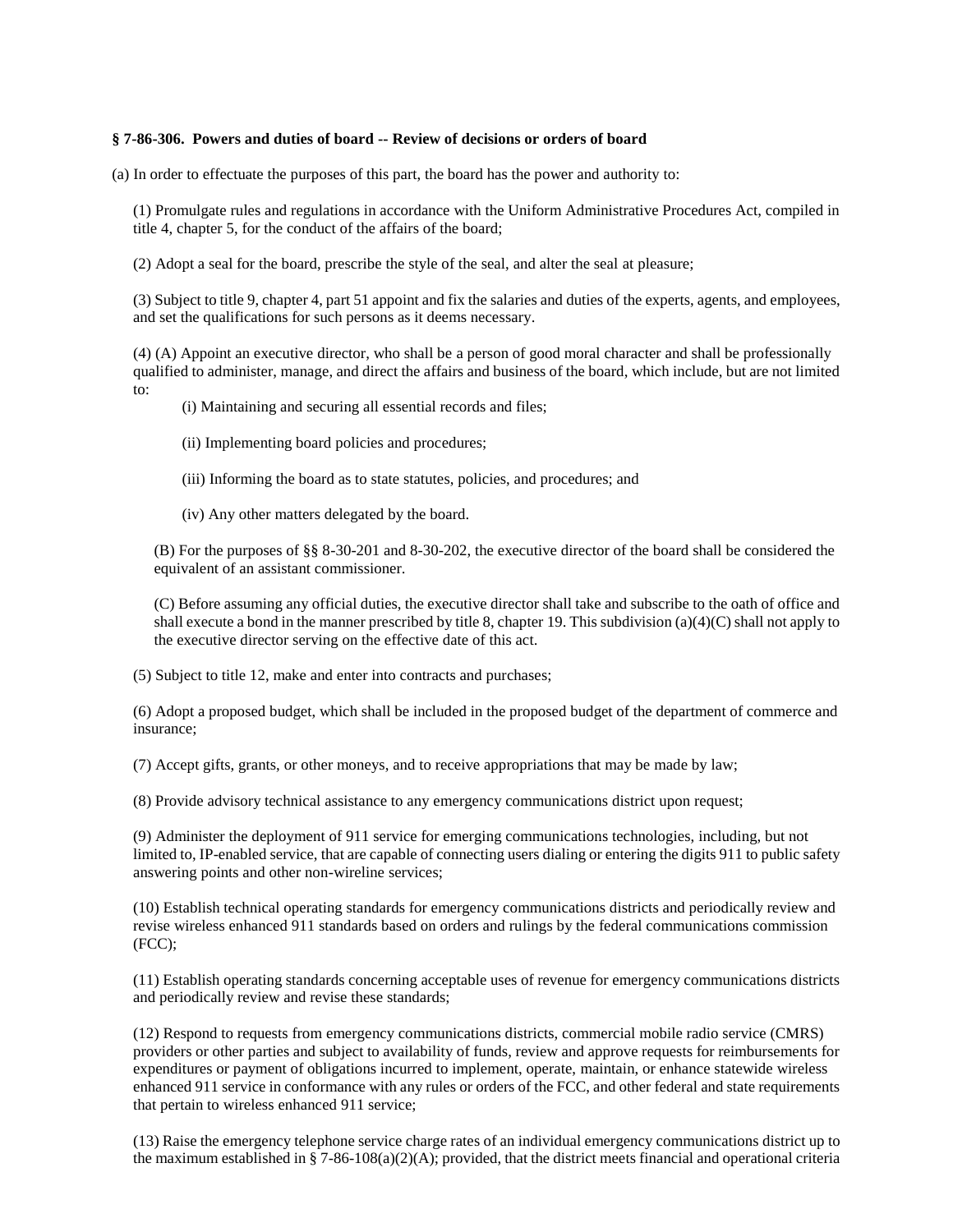established by the board in consultation with the comptroller of the treasury;

(14) From time to time, submit to the speakers of the general assembly any recommended amendments to this chapter; and

(15) Exercise all the powers and take all the actions necessary, proper, or convenient for the accomplishment of the purposes enumerated in this section.

(b)(1) Any party adversely affected by a decision or order of the board may, within sixty (60) days of the board's action, initiate a contested case as provided by the Uniform Administrative Procedures Act, compiled in title 4, chapter 5, which shall be heard by an administrative law judge sitting alone.

(2) In the conduct of any hearing upon request or complaint, the administrative law judge may receive evidence in the form of affidavits in addition to minutes, transcripts, and other evidence of actions by an emergency communications district.

(c) Nothing contained within subdivision (a)(12) or this section shall be construed to authorize the board to establish CMRS rates other than a flat, statewide, uniform rate.

HISTORY: 1998 Pub.Acts, c. 1108, § 10, eff. May 20, 1998; 2004 Pub.Acts, c. 810, § 5, eff. June 3, 2004; 2005 Pub.Acts, c. 147, § 1, eff. May 9, 2005; 2006 Pub.Acts, c. 647, § 1, eff. May 12, 2006; 2015 Pub. Acts. 350 §§ 4 & 5, eff. May 4, 2015.

## <span id="page-24-0"></span>**§ 7-86-307. Plan for providing statewide 911 and enhanced wireless 911 service**

(a) The board shall develop and implement a plan for providing 911 service and wireless enhanced 911 service to all citizens of Tennessee. The plan shall provide for:

(1) A schedule for the implementation, installation, operation, maintenance, and enhancement of statewide wireless enhanced 911 service, and the funding of the service;

(2) A schedule for the implementation and coordination of a 911 system plan for the state of Tennessee, which shall include the funding of the plan. With respect to an emergency communications district's financial standing and the level and quality of 911 service, the board shall act as the deciding agency whenever such issues arise between an emergency communications district and other governmental units involving the 911 system;

(3) A review and analysis of progress maintained by emergency communications districts in complying with technical, operating, and financial standards adopted by the board;

(4) A plan for each emergency communications district not meeting technical, financial, and operating standards as established in this part by the board to come into compliance with such standards; and

(5) An implementation schedule that accounts for the progress achieved by each district in attaining and maintaining financial, technical, and operating standards.

(b)(1) The board shall encourage and promote the planning, development, and implementation of 911 service for each newly created emergency communications district. Any emergency communications district newly created after May 20, 1998, shall have its 911 system plan approved by the board prior to implementation. The plan for each such district shall include specific local requirements. Such plan shall include, but not be limited to, law enforcement, firefighting, and emergency medical services and may include, but not be limited to, other emergency services such as poison control, animal control, suicide prevention, and emergency management services.

(2) Such plan shall also include funding requirements necessary to implement and operate the 911 system; provided, that if anticipated revenues are not adequate to achieve and maintain technical and operating standards as established by the board in this part, the board shall undertake a study to determine other options for the provision of 911 service to that area.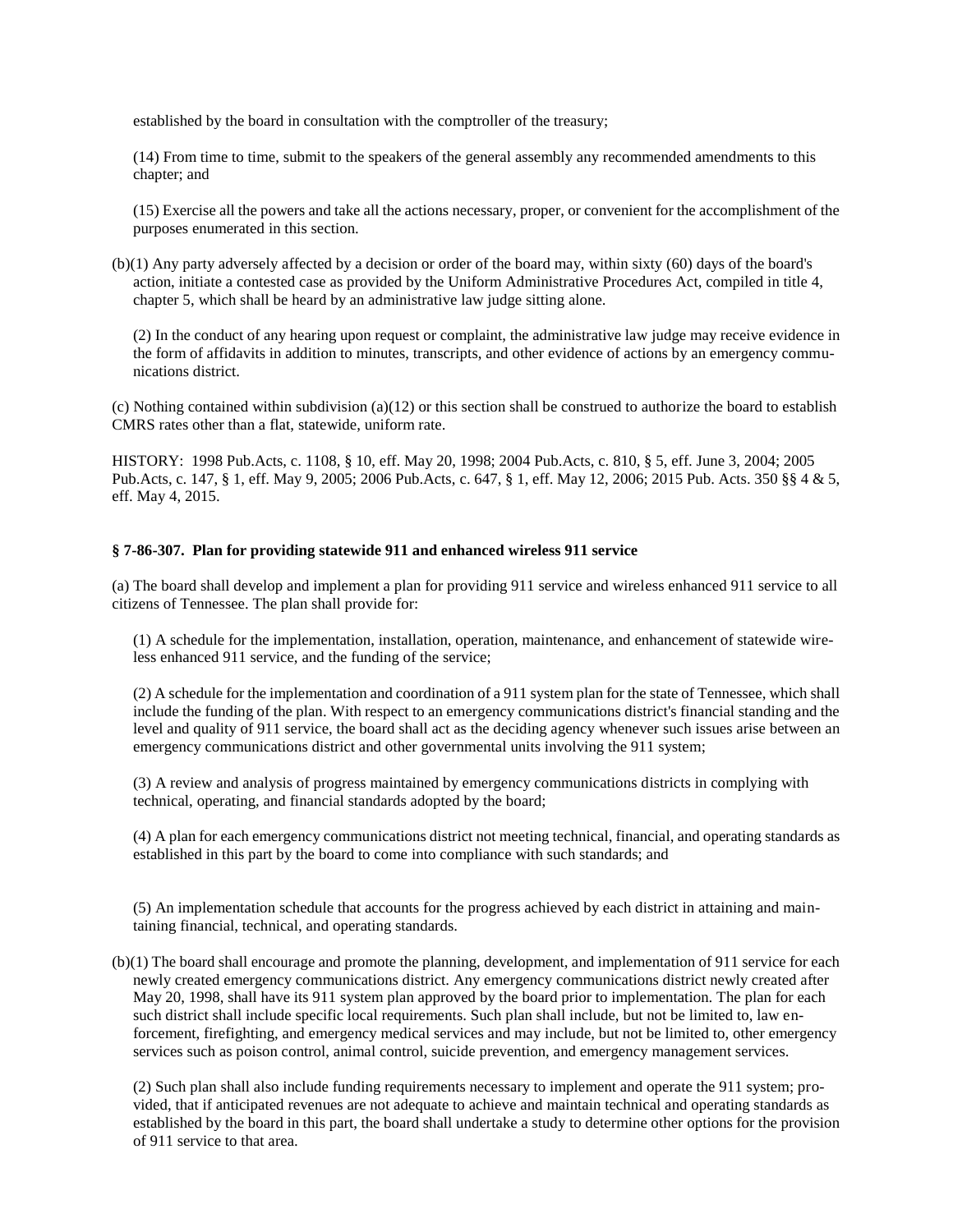(c) The board shall not require the commercial mobile radio service providers to select or deploy particular commercial solutions to meet any federal communications commission rulings or orders, or other requirements concerning wireless enhanced 911 service; provided, that the solutions chosen are compatible with the operations of emergency communications districts and the technical and operating standards for wireless enhanced 911 service adopted by the board.

HISTORY: 1998 Pub.Acts, c. 1108, § 11, eff. May 20, 1998.

# <span id="page-25-0"></span>**§ 7-86-308. Technical advisory committee**

The board shall appoint a technical advisory committee, the number of members to be determined by the board. The technical advisory committee shall be composed of representatives of 911 service suppliers and non-wireline service providers, including, but not limited to, commercial mobile radio service and IP-enabled service providers, for the purpose of providing and receiving operational and technical information and advice on all aspects of wireless enhanced 911 service. The technical advisory committee members shall not be voting members of the board. No member of this committee is entitled to a salary for duties performed as a member of the committee. No member is entitled to reimbursement for travel and other necessary expenses incurred in the performance of official duties.

HISTORY: 1998 Pub.Acts, c. 1108, § 12, eff. May 20, 1998; 2007 Pub.Acts, c. 380, § 1, eff. June 8, 2007.

# <span id="page-25-1"></span>**§ 7-86-309. Other advisory committees**

The board shall appoint advisory committees for the purpose of providing and receiving information to the board; the number of members on such committees shall be determined by the board. Such committees may include, but not be limited to, local government officials, consumers, 911 service users, law enforcement personnel, firefighting personnel, and emergency medical services personnel. Members of such advisory committees shall not be voting members of the board. No member of any such advisory committee is entitled to a salary for duties performed as a committee member. No member is entitled to reimbursement for travel and other necessary expenses incurred in the performance of official duties.

HISTORY: 1998 Pub.Acts, c. 1108, § 13, eff. May 20, 1998.

# <span id="page-25-2"></span>**§ 7-86-310. Board approval required for approval of new district within existing district**

After May 20, 1998, no referendum to allow the creation of a new emergency communications district within the boundaries of an existing emergency communications district shall take place without prior approval by the board. In the event that the board determines that such a creation is in the best interest of the public, and after holding a public hearing within the service area of the existing emergency communications district, the board may order that a referendum be held; provided, that such action shall not threaten the financial integrity or stability or the level or quality of 911 service of the existing emergency communications district.

<span id="page-25-3"></span>HISTORY: 1998 Pub.Acts, c. 1108, § 14, eff. May 20, 1998.

# **§ 7-86-311. Referendum to create countywide districts -- Plan to provide service to counties that fail to approve referendum**

(a) In each county in which an emergency communications district has not been created by January 1, 2000, the board shall order an election to be held at the next regularly scheduled general election, pursuant to § 2-3-204, to submit to the voters of the county the question of creating a countywide emergency communications district. In the election to be held, the questions submitted to the qualified voters shall be "For the Emergency Communications District," or "Against the Emergency Communications District." Upon approval by a majority of those voting, an emergency communications district is created in accordance with title 7, chapter 86.

(b) In the event that such a referendum is not approved by a majority of those voting, the board shall be authorized to develop and implement a plan for the provision of wireless enhanced 911 service to such county.

HISTORY: 1998 Pub.Acts, c. 1108, § 15, eff. May 20, 1998.

### <span id="page-25-4"></span>**§ 7-86-312. Request for board review of district decision**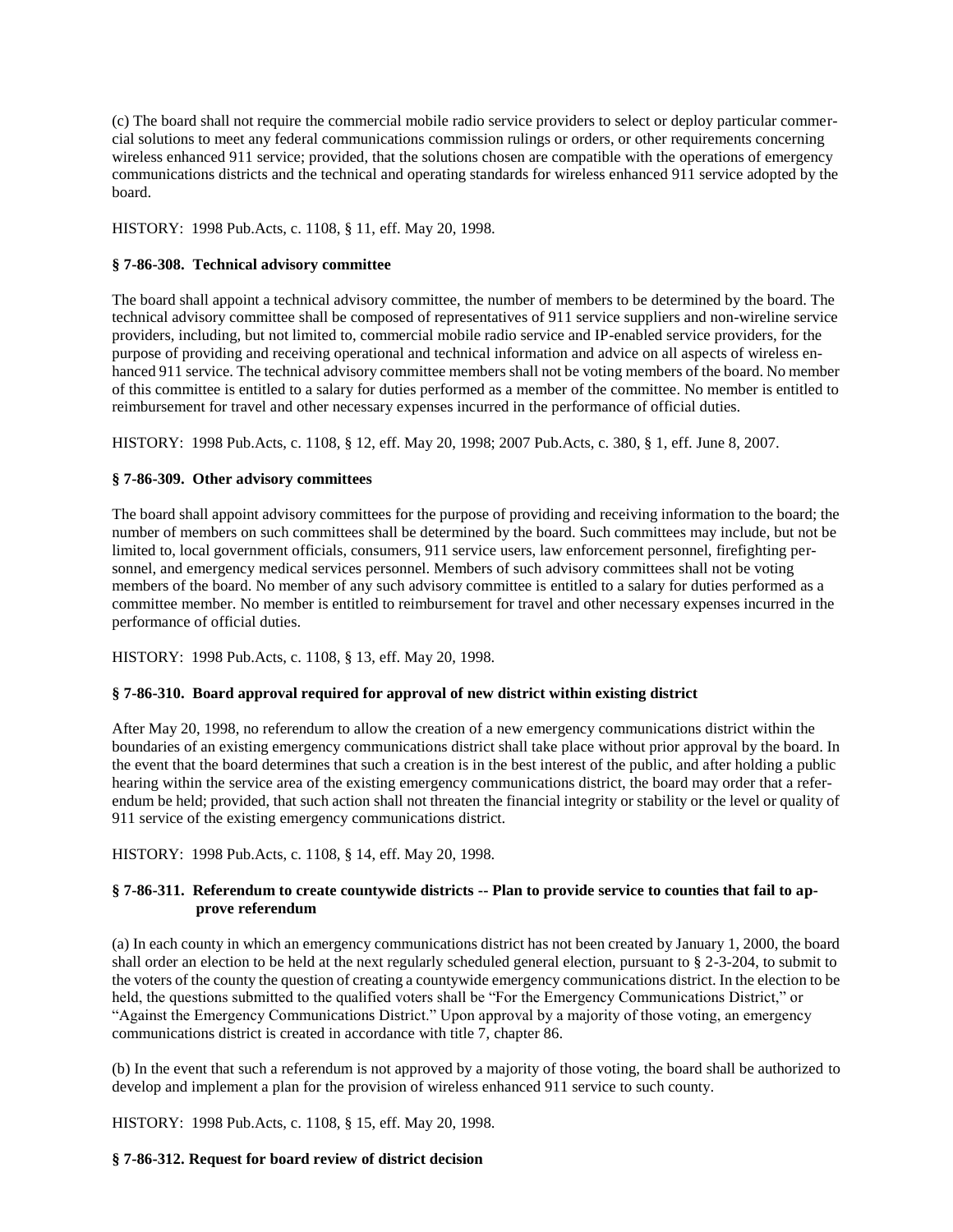Any city or county governing body may, by resolution, request the board to review a decision of the board of directors of the emergency communications district serving such city or county affecting its financial standing and its level or quality of 911 service.

HISTORY: 1998 Pub.Acts, c. 1108, § 16, May 20, 1998.

# <span id="page-26-0"></span>**§ 7-86-313. Request for board review of district financial statements -- Petition by board to require district to adopt temporary rate structure**

Any county or city governing body may, by resolution, request the board to review the financial statements of an emergency communications district serving such county or city. If the board determines that such district is accumulating excess reserves or retained earnings, and if such emergency communications district is not able to justify such accumulation of revenues, the board may petition the chancery court in a jurisdiction in which such emergency communications district is operating, to require the adoption of a temporary rate structure recommended by the board, or other temporary rate structure sufficient to reduce such excess retained earnings; provided, that any such rate ordered by the chancery court must be adequate to cover all reasonable and necessary costs of operation, and shall not threaten the financial integrity of such emergency communications district or its quality and level of 911 service.

HISTORY: 1998 Pub.Acts, c. 1108, § 17, May 20, 1998.

## <span id="page-26-1"></span>**§ 7-86-314. Removal of member or board**

(a) No member of the board of directors of an emergency communications district shall have more than three (3) consecutive unexcused absences from meetings. If such a member has three (3) or more consecutive unexcused absences after May 20, 1998, such member may be removed by order of the chancery court in a jurisdiction in which such emergency communications district operates, upon petition by either the board, or a county or city governing body in the service area of such district.

(b) If a member of a board of directors of an emergency communications district, or a board of directors of an emergency communications district, refuses to carry out either this chapter or an order of the board after May 20, 1998, such member or board may be removed by order of the chancery court in a jurisdiction in which such emergency communications district operates, upon petition by either the board, or a city or county governing body in the service area of such district.

(c) If a member of a board of directors of an emergency communications district or a board of directors of an emergency communications district knowingly or willfully neglects to perform the duties of such office, such member or board may be removed by order of the chancery court in the jurisdiction in which the emergency communications district operates, upon petition by either the board or a county or city governing body in the service area of such district.

(d) Any such board member so removed under this section shall be ineligible for reappointment for a period of not less than forty-eight (48) months. Such provisions shall be in addition to ouster provisions contained in title 8, chapter 47.

<span id="page-26-2"></span>HISTORY: 1998 Pub.Acts, c. 1108, § 18, eff. May 20, 1998.

### **§ 7-86-315. Report to governor and speakers of general assembly**

The board shall report annually to the governor and the speakers of the general assembly on the activities of the board for the preceding year. The board shall receive and consider from any source whatsoever, whether private or governmental, suggestions for amendments to this chapter.

HISTORY: 1998 Pub.Acts, c. 1108, § 19, eff. May 20, 1998.

<span id="page-26-3"></span>**§ 7-86-316. 911 calls in nonemergency situations prohibited -- Penalty**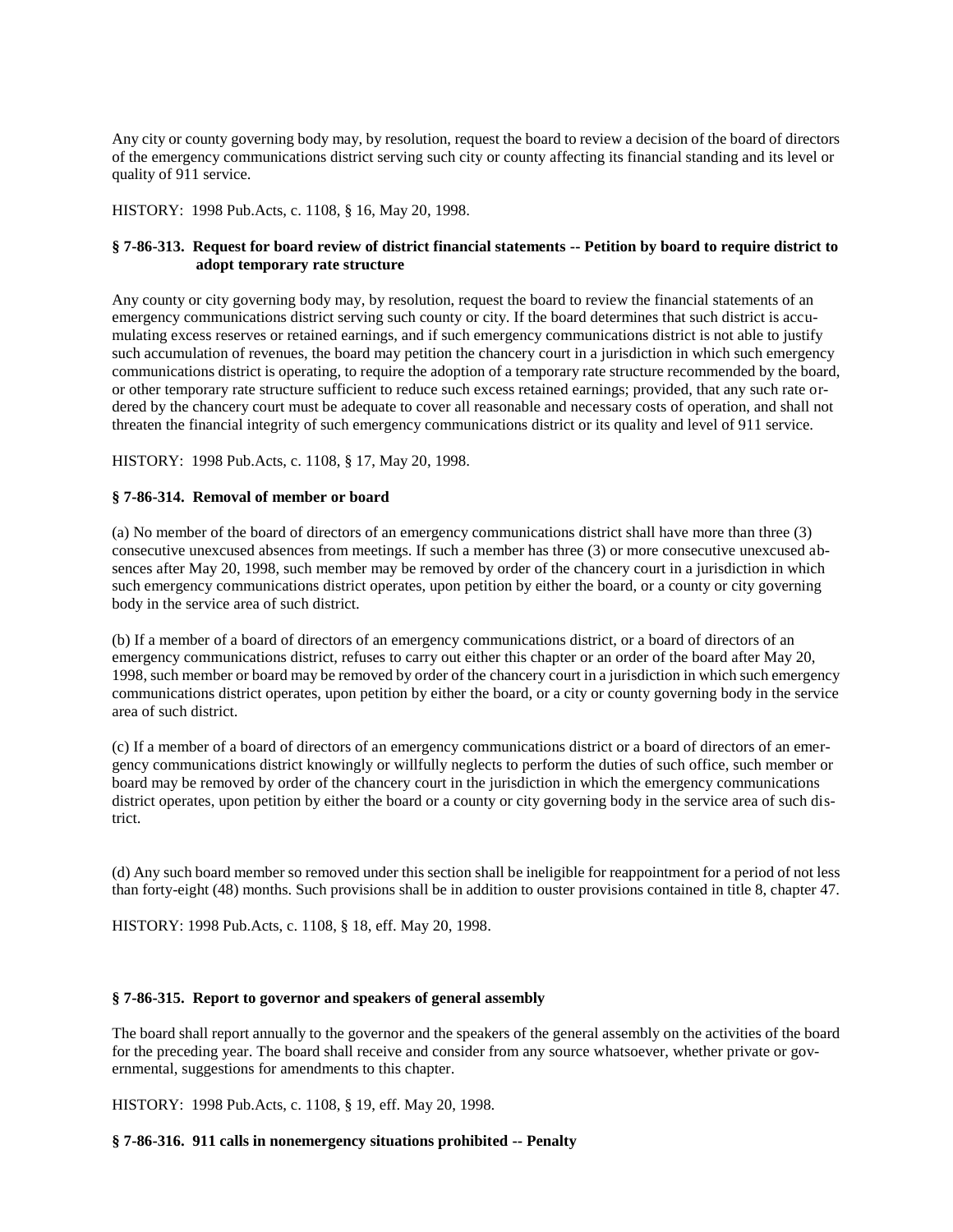(a) Contacting 911 for some purpose other than to report an emergency or an event that the person contacting 911 reasonably believes to be an emergency is a Class C misdemeanor.

(b)(1) Aggravated nonemergency contact of 911 is contacting 911 as described in subsection (a) where:

- (A) An individual makes nonemergency contact to 911 in an offensively repetitious manner;
- (B) The nonemergency contact of 911 creates a delay in the response to an emergency; or
- (C) The nonemergency contact of 911 results in harm to person or property.
- (2) An aggravated nonemergency contact of 911 is a Class A misdemeanor.
- $(c)(1)$  Harassing non-initialized 911 phone calls are ten (10) or more non-emergency calls within a one (1) hour period or twenty (20) or more non-emergency calls within a twenty-four (24) hour period made to 9-1-1 from a handset that is not registered for service with any Commercial Mobile Radio Service (CMRS) carrier.

(2) A public safety answering point (PSAP) or a district may authorize the emergency communications board to divert harassing non-initialized 911 phone calls, for a period of no more than twelve (12) hours, to an entity designated by the emergency communications board to receive such calls.

(3) Repetitive harassing non-initialized 911 phone calls are phone calls from a handset from which calls have previously been diverted pursuant to subdivision (c)(2).

(4) A PSAP or a district may authorize the emergency communications board to indefinitely divert repetitive harassing non-initialized 911 phone calls to an entity designated by the emergency communications board to receive such calls, provided the entity notifies the caller that the caller may contact the PSAP or district to request it rescind its authorization to divert 911 calls from the caller's handset.

(5) The emergency communications board, CMRS service providers, providers of non-wireline service, and PSAPs, and their employees, vendors, agents, and authorizing government entities, if any, shall have immunity from liability for diverting or not diverting harassing non-initialized 911 phone calls to an entity designated by the emergency communications board to receive such calls.

(6) An entity designated by the emergency communications board to receive diverted harassing non-initialized 911 phone calls shall have immunity from liability for receiving and processing such calls.

HISTORY: 1998 Pub.Acts, c. 1108, § 20, eff. May 20, 1998; 2007 Pub.Acts, c. 480, § 1, eff. July 1, 2007; 2012 Pub.Acts, c. 705, § 1, eff. April 11, 2012; Pub.Acts, c. 503, §§1-3, eff. July 1, 2013.

# <span id="page-27-0"></span>**§ 7-86-317. Rules and regulations**

Notwithstanding any other provision of law to the contrary, the board shall promulgate rules and regulations to safeguard proprietary information submitted to the board. Such rules and regulations shall be consistent with determinations, actions, customs, and practices of the Tennessee regulatory agency with respect to proprietary information. Any information determined to be proprietary in accordance with such rules and regulations shall be confidential and shall not be open to the public for inspection, notwithstanding the public records provisions of title 10, chapter 7.

# <span id="page-27-1"></span>HISTORY: 1998 Pub.Acts, c. 1108, § 21, eff. May 20, 1998. **§ 7-86-318. Part not to be construed to regulate commercial mobile radio service (CMRS)**

Nothing in this part shall be construed to constitute the regulation of the entry or of rates charged by CMRS providers for any service or feature that they provide to their CMRS customers, or to prohibit a CMRS provider from charging a CMRS subscriber for any service or feature provided to such customer.

HISTORY: 1998 Pub.Acts, c. 1108, § 22, eff. May 20, 1998.

### <span id="page-27-2"></span>**§ 7-86-319. Duty of commercial providers no greater than that of noncommercial providers**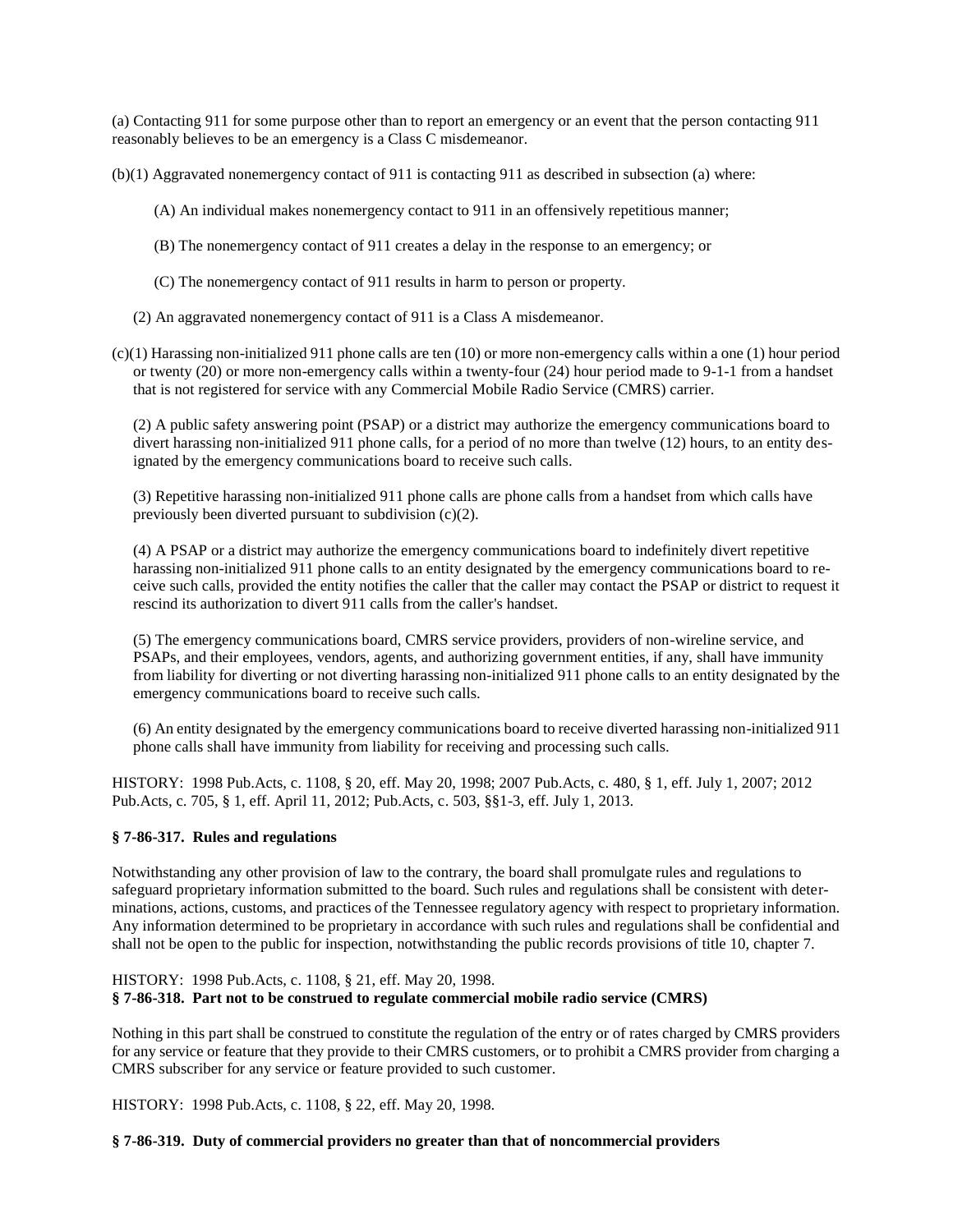A commercial mobile radio service provider shall not have any greater responsibility or duty to its customers or other persons with respect to 911 calls and the operation of a 911 system than does a noncommercial mobile radio service provider to its customers or other persons.

HISTORY: 1998 Pub.Acts, c. 1108, § 23, eff. May 20, 1998.

# <span id="page-28-0"></span>**§ 7-86-320. Immunity or protection from liability**

(a) If a provider of an IP-enabled service offers 911 or E-911 services and such provider complies with federal communication commission Order #05-116, adopted May 19, 2005, that provider, its officers, directors, employees, vendors, and agents, shall have immunity or other protection from liability of a scope and extent that is not less than the scope and extent of immunity or other protection from liability that any incumbent local exchange carrier in the provider's service area, and its officers, directors, employees, vendors, or agents, have under applicable law, whether through statute, judicial decision, tariffs filed by the local exchange company, or otherwise, including in connection with an act or omission involving the release of subscriber information related to the emergency calls or emergency services to a public safety answering point (PSAP), emergency medical service provider, emergency dispatch provider, public safety, fire service, or law enforcement official, or hospital emergency or trauma care facility.

(b) A person using an IP-enabled service that offers 911 or E-911 services pursuant to this section shall have immunity or other protection from liability of a scope and extent that is not less than the scope and extent of immunity or other protection from liability under applicable law in similar circumstances of a person using 911 or E-911 service that is not provided through an IP-enabled voice service.

(c) In matters related to IP-enabled 911 and E-911 communications, a PSAP, and its employees, vendors, agents, and authorizing government entity, if any, shall have immunity or other protection from liability of a scope and extent that is not less than the scope and extent of immunity or other protection from liability under applicable law accorded to the PSAP, employees, vendors, agents, and authorizing government entity, respective, in matters related to 911 or E-911 communications that are not provided via an IP-enabled service.

(d)

(1) Emergency communications districts shall be immune from suit or liability for civil claims arising from the actions or omission of emergency communications district personnel in processing emergency calls, except that claims for recklessness or intentional misconduct in processing emergency calls shall be permitted, but damages for such claims shall not exceed actual damages or the maximum award that may be awarded per claimant by the Tennessee claims commission.

(2) A provider or user of 911 services or next generation 911 services, a public safety answering point, and the officers, directors, employees, vendors, agents, and authorizing government entity, if any, of such provider, user, or public safety answering point, shall have immunity and protection from liability under federal and state law to the extent provided in subdivision  $(d)(2)$  with respect to:

(A) The release of subscriber information related to emergency calls or emergency services;

(B) The use or provision of 911 services, E911 services, or next generation 911 services; and

(C) Other matters related to 911 services, E911 services, or next generation 911 services.

(3) A dealer or provider of telecommunications service and other services, a user of such services, and a public safety answering point, and the officers, directors, employees, agents, vendors, and authorizing government entity, if any, involved in providing 911 service, shall not be liable for:

(A) Any civil claim, damage, or loss caused by an act or omission in the design, development, installation, maintenance, or provision of 911 service;

(B) The release of subscriber information related to emergency calls or emergency services; and

(C) Other matters related to the provision of 911 service.